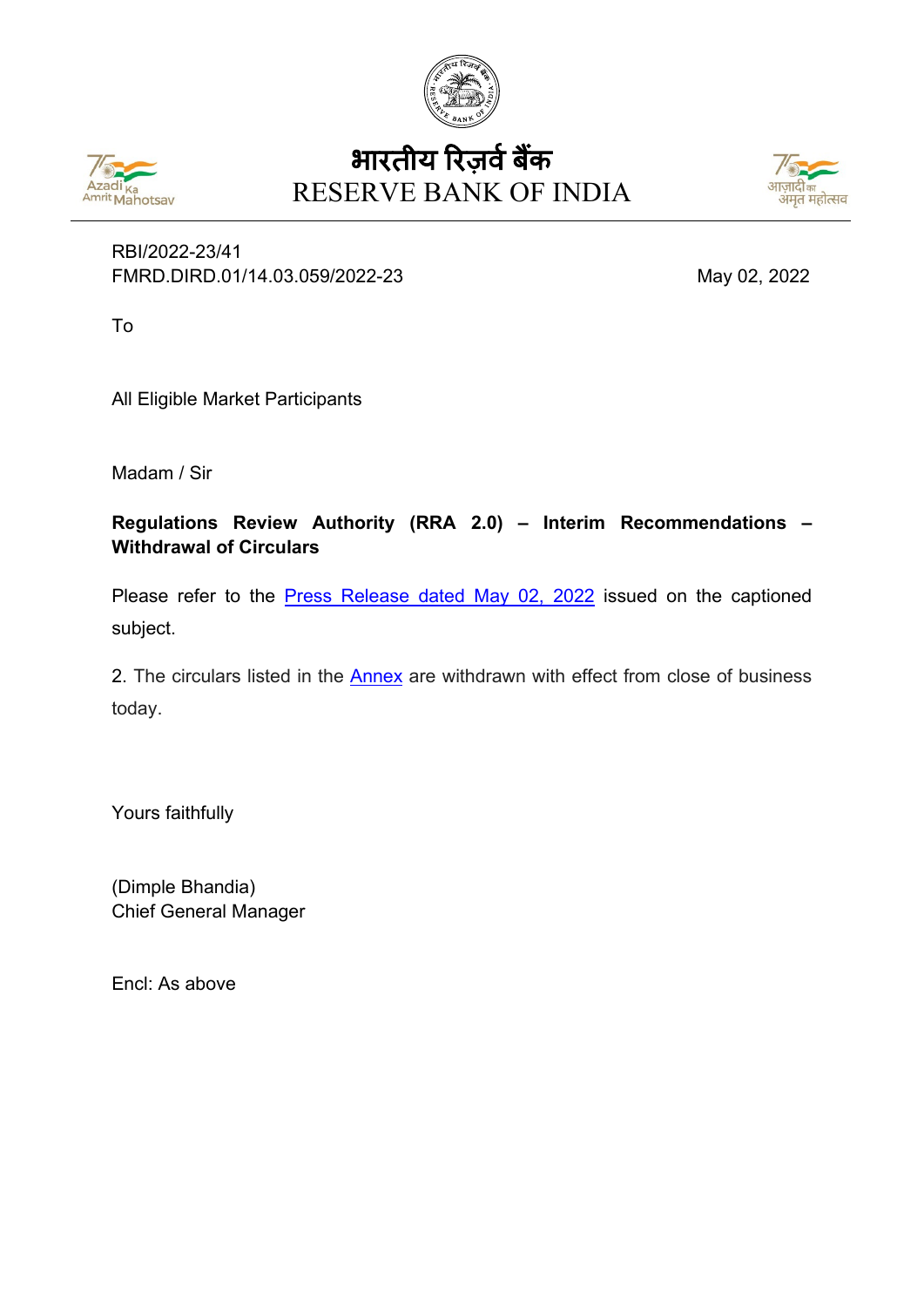**Annex**

<span id="page-1-0"></span>

| Sr No. | <b>Circular No.</b> | <b>Date</b>       | <b>Subject</b>                     |
|--------|---------------------|-------------------|------------------------------------|
| 1.     | IDMC.No.PDRS.3346/  | March 07, 2000    | <b>Ready Forward contracts</b>     |
|        | 10.02.01/99-2000    |                   |                                    |
| 2.     | IDMC.No.PDRS/4240/  | March 26, 2002    | <b>Ready Forward Contracts</b>     |
|        | 10.02.01/2001-02    |                   |                                    |
| 3.     | DBOD.No.FSC.BC.84/  | March 26, 2003    | <b>Ready Forward Contracts</b>     |
|        | 24.76.002/2002-03   |                   |                                    |
| 4.     | <b>MPD.BC.244/</b>  | November 05, 2003 | <b>Primary Dealers' Access to</b>  |
|        | 07.01.279/2003-04   |                   | <b>Call/Notice Money Market</b>    |
| 5.     | IDMD.DOD.10/        | June 23, 2010     | <b>Issuance of Non-Convertible</b> |
|        | 11.01.01(A)/2009-10 |                   | Debentures (NCDs)                  |
| 6.     | IDMD.DOD.18/        | July 16, 2010     | <b>Ready Forward Contracts in</b>  |
|        | 11.08.38/2010-11    |                   | <b>Corporate Debt Securities</b>   |
| 7.     | IDMD.PCD.No.24/     | December 06, 2010 | <b>Issuance of Non-Convertible</b> |
|        | 14.03.03/2010-11    |                   | Debentures (NCDs)                  |
| 8.     | IDMD.PCD.25/        | December 27, 2010 | <b>Issuance of Non-Convertible</b> |
|        | 14.03.03/2010-11    |                   | Debentures (NCDs)                  |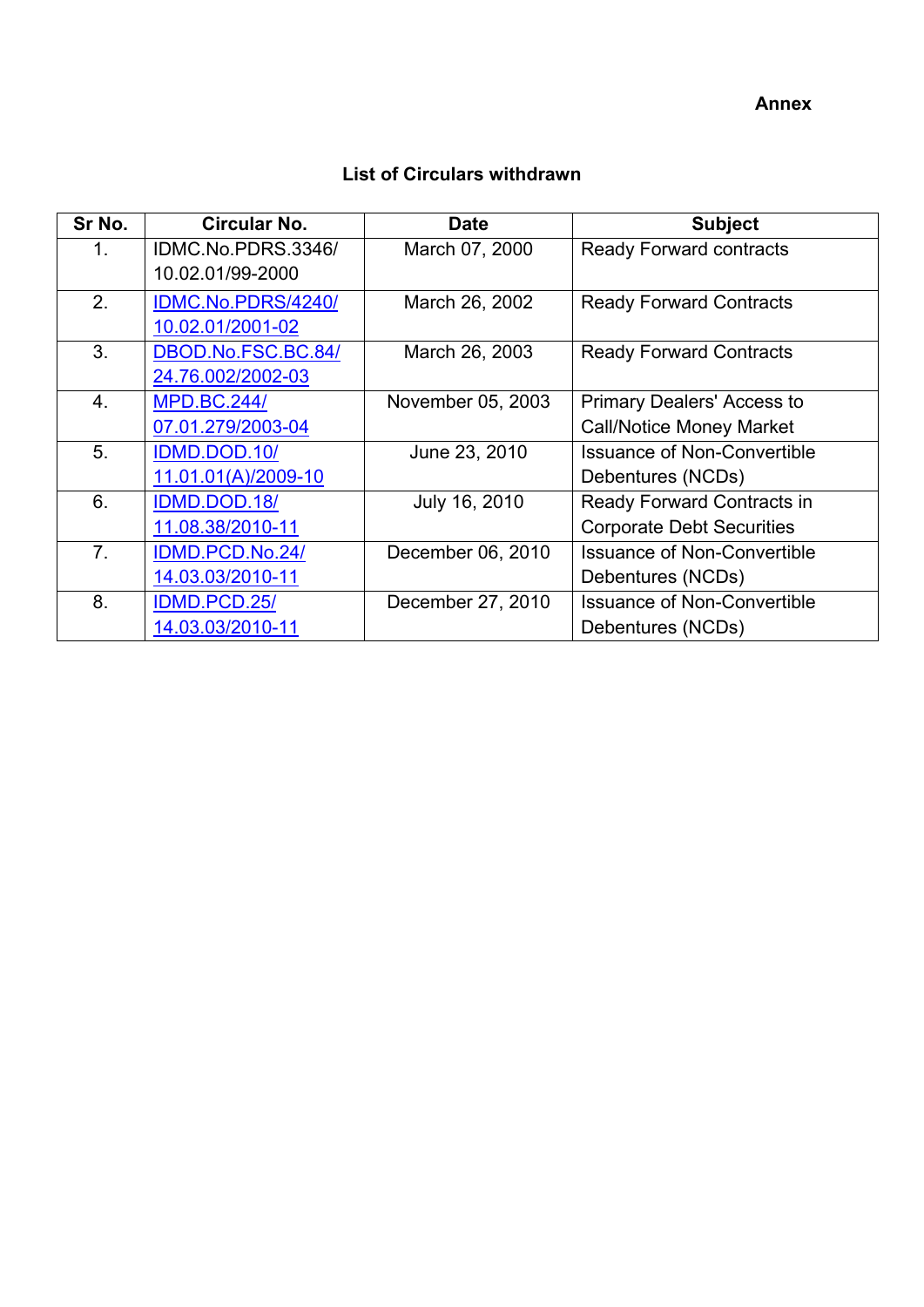

# **भारतीय �रज़व�ब�क**



## **RESERVE BANK OF INDIA**



RBI/2022-23/39 DoR.RRA.31/01.01.101/2022-23 May 2, 2022

All Scheduled Commercial Banks (including Regional Rural Banks) All Payments Banks All Small Finance Banks All Local Area Banks All Authorized Dealers All Primary (Urban) Co-operative Banks

Madam / Dear Sir,

## **Regulations Review Authority (RRA 2.0) – Interim Recommendations – Withdrawal of Circulars**

Please refer to the **Press Release dated May 2, 2022** issued on the captioned subject.

2. The circulars listed in the [Annexure](#page-3-0) are withdrawn with effect from close of business today.

Yours faithfully,

(R Lakshmi Kanth Rao) Chief General Manager-in-Charge

Encl: As above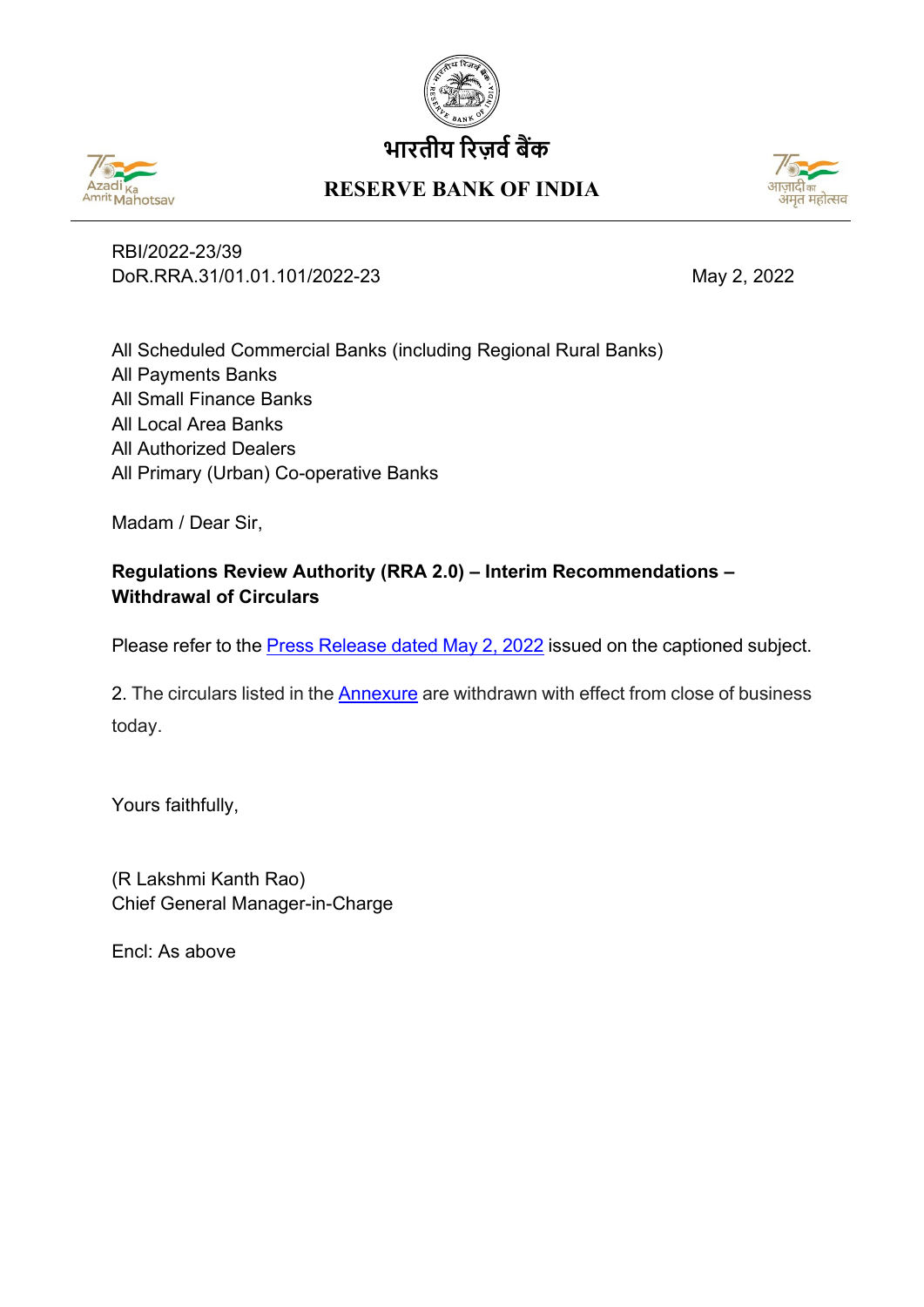<span id="page-3-0"></span>

| <b>Sr</b>       | <b>Circular No.</b>                 | <b>Date</b>             | <b>Subject</b>                                                                                                                                                               |
|-----------------|-------------------------------------|-------------------------|------------------------------------------------------------------------------------------------------------------------------------------------------------------------------|
| No.             |                                     |                         |                                                                                                                                                                              |
| $\mathbf{1}$    | DBOD.No.BM.932/<br>$C.297(A)-68$    | <b>June 15,</b><br>1968 | The<br>Credit<br>(Interest<br>Export<br>Subsidy) Scheme, 1968                                                                                                                |
| $\overline{2}$  | DBOD.No.1526/<br>$C.297(M)-68$      | November 13,<br>1968    | Export<br>Credit<br>The<br>(Interest<br>Subsidy) Scheme, 1968                                                                                                                |
| 3               | DBOD.No.BM.126/<br>$C.297(M)-69$    | January 27,<br>1969     | <b>Packing Credit Advances</b>                                                                                                                                               |
| $\overline{4}$  | DBOD.No.BM.287/<br>$C.297(M)-69$    | February 19,<br>1969    | Export Credit (Interest Subsidy)<br><b>Scheme, 1968</b>                                                                                                                      |
| 5               | DBOD.No.BM.222/<br>C.297M-70        | February 11,<br>1970    | <b>Export Credit</b>                                                                                                                                                         |
| 6               | DBOD.No.BM.1272/<br>$C.297(M)-70$   | August 24,<br>1970      | Export Credit (Interest Subsidy)<br>Scheme, 1968                                                                                                                             |
| $\overline{7}$  | DBOD.No.BM.BC.31/<br>$C.297(T)-71$  | March 22,<br>1971       | Export Credit (Interest Subsidy)<br>Scheme,<br>1968<br>Audit<br>Requirements                                                                                                 |
| 8               | DBOD.No.DM.DC.30/<br>$C.297(T)-71$  | March 22, 1971          | Export Credit (Interest Subsidy)<br>Scheme,<br>1968<br>Audit<br>Requirements                                                                                                 |
| 9               | DBOD.No.BM.BC.56/<br>$C.297(M)-71$  | April 23,<br>1971       | Export Credit (Interest Subsidy)<br><b>Scheme, 1968</b>                                                                                                                      |
| 10              | DBOD.No.BM.BC.70/<br>$C.297(M)-71$  | June 04,<br>1971        | Interest Subsidy Refinance<br>in<br>of<br>Packing<br>respect<br>Credit<br>Covered<br>by Export<br>Advances<br>Production Finance Guarantee of<br><b>ECGC - Clarification</b> |
| 11              | DBOD.No.DM.BC.90/<br>$C.297(M)-71$  | <b>July 30,</b><br>1971 | Credit Advances<br>Packing<br>by<br>Banks to Small Scale Industrial<br><b>Units</b>                                                                                          |
| 12 <sub>2</sub> | DBOD.No.BM.BC.120/<br>$C.297(T)-71$ | October 07,<br>1971     | Export Credit (Interest Subsidy)<br><b>Scheme, 1968</b>                                                                                                                      |
| 13              | DBOD.No.BM.BC.136/<br>$C.297(M)-71$ | November 23,<br>1971    | Export Credit (Interest Subsidy)<br><b>Scheme, 1968</b>                                                                                                                      |
| 14              | DBOD.No.BM.BC.2/<br>$C.297(T)-73$   | January 20,<br>1973     | Export Credit (Interest Subsidy)<br>Scheme,<br>1968<br>Audit<br>Requirements                                                                                                 |
| 15              | DBOD.No.ECC.BC.90/<br>C.297P-75     | October 23,<br>1975     | <b>Export Credit</b>                                                                                                                                                         |
| 16              | DBOD.No.ECC.BC.41/<br>C.297P-76     | March 23,<br>1976       | Pre-shipment Credit to Sugar Mills                                                                                                                                           |
| 17              | DBOD.No.ECC.BC.137/<br>C.297M-76    | November 29,<br>1976    | Export Credit (Interest Subsidy)<br>Scheme, 1968                                                                                                                             |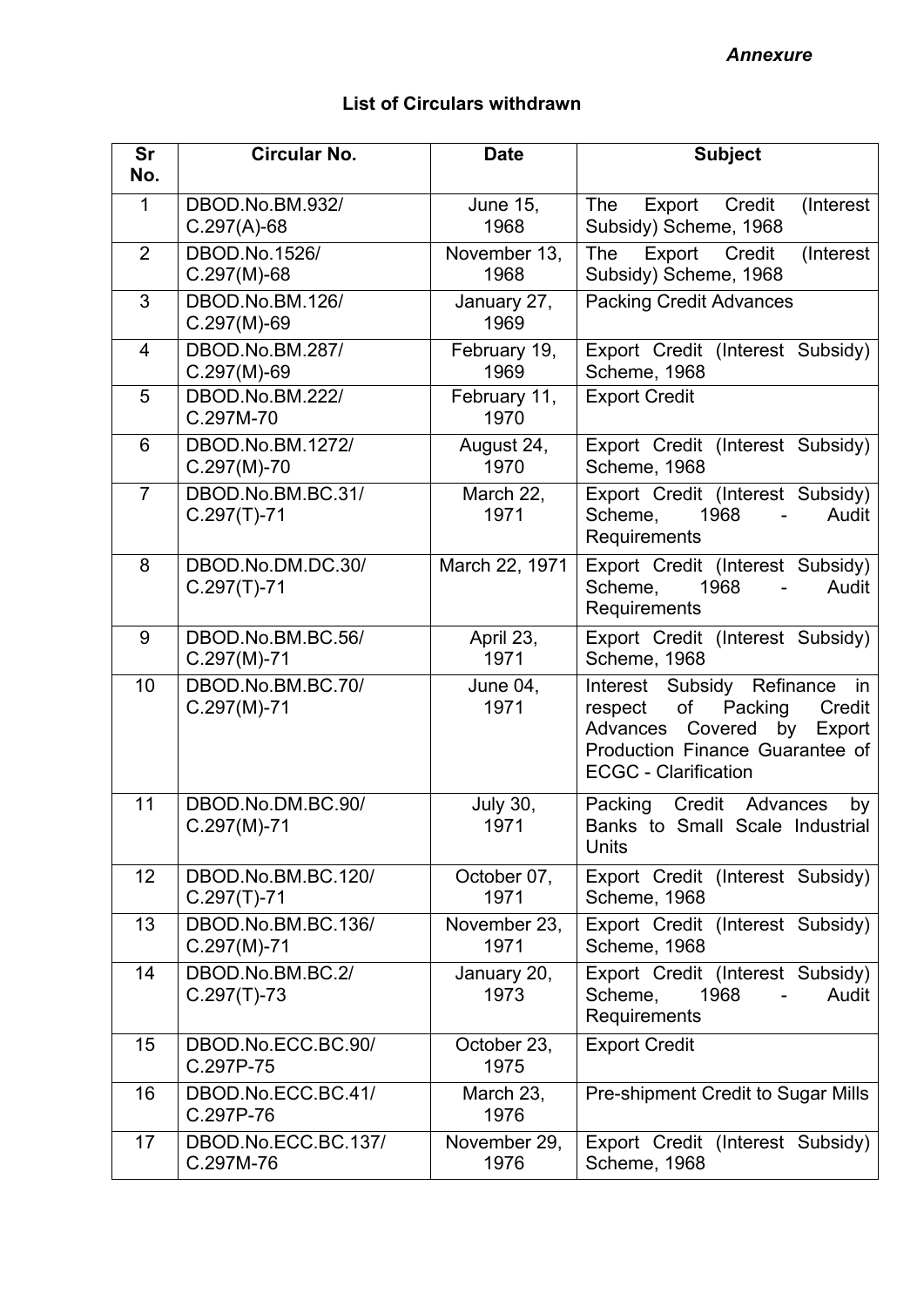| 18 | DBOD.No.ECC.BC.11/<br>C.297M-77       | January 17,<br>1977     | Export Credit (Interest Subsidy)<br><b>Scheme, 1968</b>                                                                   |
|----|---------------------------------------|-------------------------|---------------------------------------------------------------------------------------------------------------------------|
| 19 | DBOD.No.ECC.BC.12/<br>$C.297(M)-77$   | January 20,<br>1977     | Export Credit (Interest Subsidy)<br>Scheme, 1968                                                                          |
| 20 | DBOD.No.ECC.BC.90/<br>C.297M-77       | <b>July 06,</b><br>1977 | Export Credit (Interest Subsidy)<br>Scheme, 1968 - Supplementary<br>Claims                                                |
| 21 | DBOD.No.ECC.BC.99/<br>$C.297(T)-77$   | August 03,<br>1977      | Export Credit (Interest Subsidy)<br><b>Scheme, 1968</b>                                                                   |
| 22 | DBOD.No.ECC.BC.144/<br>C.297P-77      | December 20,<br>1977    | <b>Export Credit</b>                                                                                                      |
| 23 | DBOD.No.ECC.BC.56/<br>$C.297(M)-78$   | April 27,<br>1978       | Export Credit (Interest Subsidy)<br><b>Scheme, 1968</b>                                                                   |
| 24 | DBOD.No.ECC.BC.148/<br>$C.297(T)-78$  | October 21,<br>1978     | Export Credit (Interest Subsidy)<br>Scheme,<br>1968<br>Audit<br>$\blacksquare$<br>Requirements                            |
| 25 | DBOD.No.ECC.BC.167/<br>C.297T-78      | December 08,<br>1978    | Export Credit (Interest Subsidy)<br><b>Scheme, 1968</b>                                                                   |
| 26 | DBOD.No.ECC.BC.11/<br>$C.297(T)-79$   | January 15,<br>1979     | Export Credit (Interest Subsidy)<br>Scheme,<br>1968<br>Audit<br>Requirements.                                             |
| 27 | DBOD.No.ECC.BC.109/<br>C.297M(SPL)-80 | October 01,<br>1980     | Export Credit (Interest Subsidy)<br><b>Scheme, 1968</b>                                                                   |
| 28 | DBOD.No.ECC.BC.1/<br>C.297TR(P)-81    | January 07,<br>1981     | Export Credit (Interest Subsidy)<br><b>Scheme, 1968</b>                                                                   |
| 29 | DBOD.No.ECC.BC.68/<br>$C.297(T)-81$   | June 04,<br>1981        | Export Credit (Interest Subsidy)<br>Scheme,<br>1968<br>Audit<br>Requirements                                              |
| 30 | ICD.No.ECC.272/<br>$C.297(T)-82$      | February 12,<br>1982    | Export Credit (Interest Subsidy)<br>Scheme,<br>1968<br>Audit<br>$\sim 100$<br>Requirements                                |
| 31 | ICD.No.EFD.BC.50/<br>C.297T(SPL)-83   | February 24,<br>1983    | Export Credit (Interest Subsidy)<br>Scheme, 1968 -Audit by the<br><b>Offices of the Director of Audit</b>                 |
| 32 | IECD.No.EFD.BC.38/<br>C.297A-83       | June 02,<br>1983        | Export Credit (Interest Subsidy)<br>Scheme, 1968 - Packing Credit<br>Needs of the Cashew Industry of<br>Kerala            |
| 33 | IECD.No.EFD.BC.77/<br>C.297A-83       | November 15,<br>1983    | Export Credit (Interest Subsidy)<br>Scheme, 1968 - Packing Credit<br>needs of the Cashew Industry of<br>Kerala            |
| 34 | IECD.No.EFD.96/<br>819-POL-ECR-84     | October 19,<br>1984     | Export Credit (Interest Subsidy)<br>Scheme, 1968 - Extension of<br>Period of Packing Credits due to<br><b>Port Strike</b> |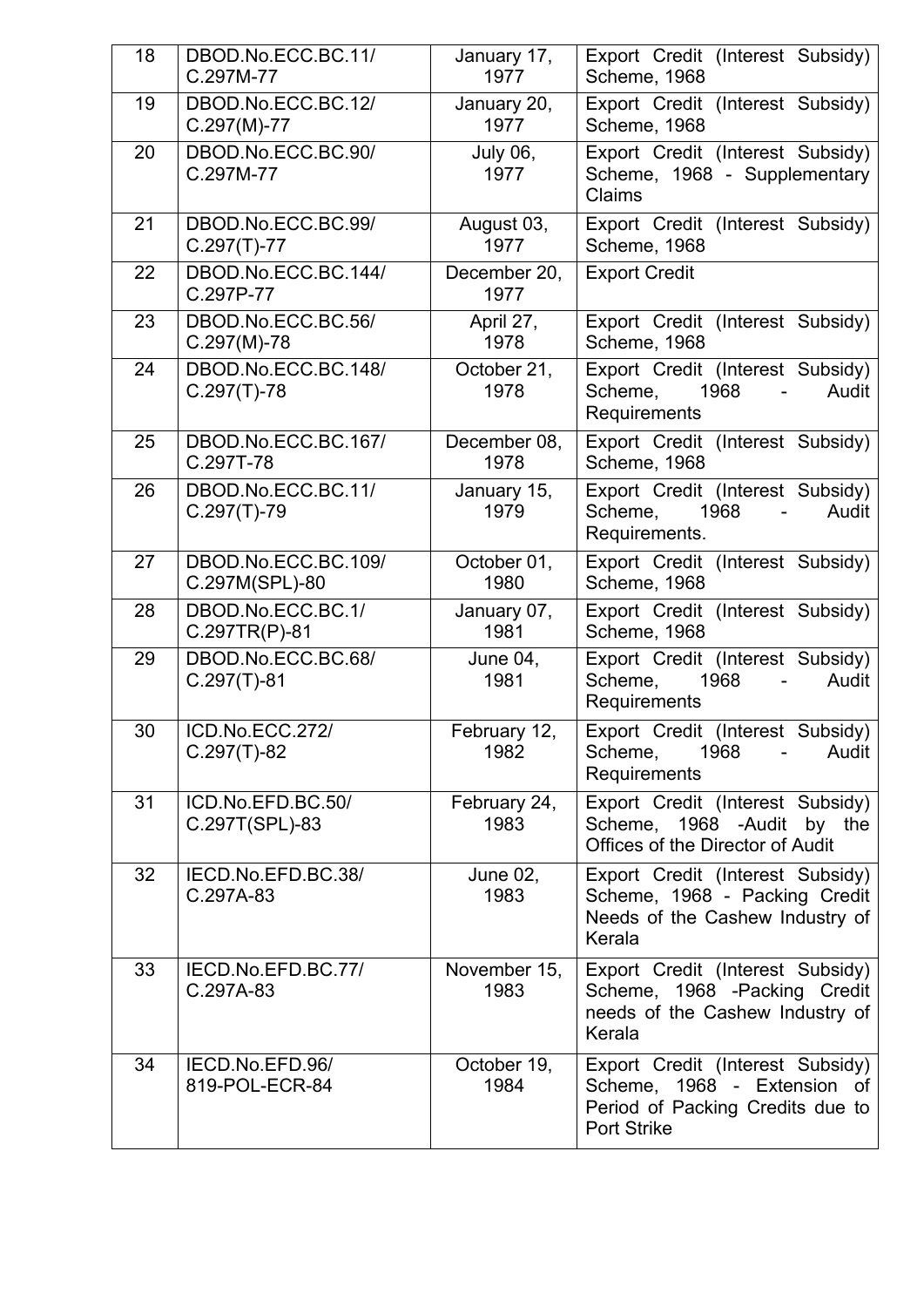| 35 | IECD.No.EFD/BC.148/<br>819-POL-ECR-86  | November 24,<br>1986    | Export Credit (Interest Subsidy)<br>Scheme, 1968                                                                                                                                                                                                                                                                               |
|----|----------------------------------------|-------------------------|--------------------------------------------------------------------------------------------------------------------------------------------------------------------------------------------------------------------------------------------------------------------------------------------------------------------------------|
| 36 | IECD.No.EFD.BC.185/<br>819-POL-ECR-87  | October 26,<br>1987     | Export Credit (Interest Subsidy)<br>Scheme, 1968 - Advances to<br>Exporters of Engineering Goods<br>their<br>Claims<br>against<br>for<br>Reimbursement<br>of<br><b>Difference</b><br>Domestic<br>between<br>and<br>International Price of Steel, etc.<br>International<br>under<br>the<br>Price<br>Reimbursement Scheme (IPRS) |
| 37 | IECD.No.EFD.BC.167/<br>819-POL-ECR-87  | November 30,<br>1987    | Export Credit (Interest Subsidy)<br>Scheme, 1968 - Extension of<br>Packing Credit Beyond 180 days -<br>Disposal of Applications Received<br>from Branches of Banks                                                                                                                                                             |
| 38 | IECD.No.EFD.192/<br>819-POL-ECR-87     | December 02,<br>1987    | Export Credit (Interest Subsidy)<br>Scheme, 1968 - Irregularities in<br><b>Subsidy Claims</b>                                                                                                                                                                                                                                  |
| 39 | IECD.No.EFD.BC.220/<br>819-POL-ECR-88  | October 17,<br>1988     | Export Credit (Interest Subsidy)<br>Scheme, 1968 - Export by Seed<br>Processing<br><b>Units</b><br>and<br>Food<br><b>Processing Units</b>                                                                                                                                                                                      |
| 40 | IECD.No.EFD.BC.236/<br>819-POL-ECR-819 | February 16,<br>1989    | Export Credit (Interest Subsidy)<br>Scheme, 1968 - Packing Credit<br>Advances - Financing of Exports of<br><b>Readymade Garments</b>                                                                                                                                                                                           |
| 41 | IECD.No.EFD.BC.244/<br>819-POL-ECR-89  | March 13,<br>1989       | Packing Credit for Imports against<br><b>Entitlements</b><br>under<br>Advance<br>Licence/Import-Export Pass Book<br>Scheme                                                                                                                                                                                                     |
| 42 | IECD.No.EFD.BC.248/<br>819-POL-ECR-89  | March 31,<br>1989       | Export Credit (Interest Subsidy)<br>Scheme, 1968 - Packing Credit<br>Advances - Financing of Exports of<br>Silk Fabrics, Silk Piece Goods and<br>Silk Made-ups                                                                                                                                                                 |
| 43 | IECD.No.EFD.BC.10/<br>819-POL-ECR-89   | October 18,<br>1989     | Export Credit (Interest Subsidy)<br>Scheme, 1968 - Rates of Interest<br>Subsidy                                                                                                                                                                                                                                                |
| 44 | IECD.No.EFD.20/<br>819-POL-ECR-90      | February 02,<br>1990    | Export Credit (Interest Subsidy)<br>Scheme, 1968 - Irregularities in<br><b>Subsidy Claims</b>                                                                                                                                                                                                                                  |
| 45 | IECD.No.EFD.BC.5/<br>819-POL-ECR-90    | <b>July 20,</b><br>1990 | Export Credit (Interest Subsidy)<br>Scheme, 1968 -Packing Credit<br>Advances - Financing of Exports of<br><b>Readymade Garments</b>                                                                                                                                                                                            |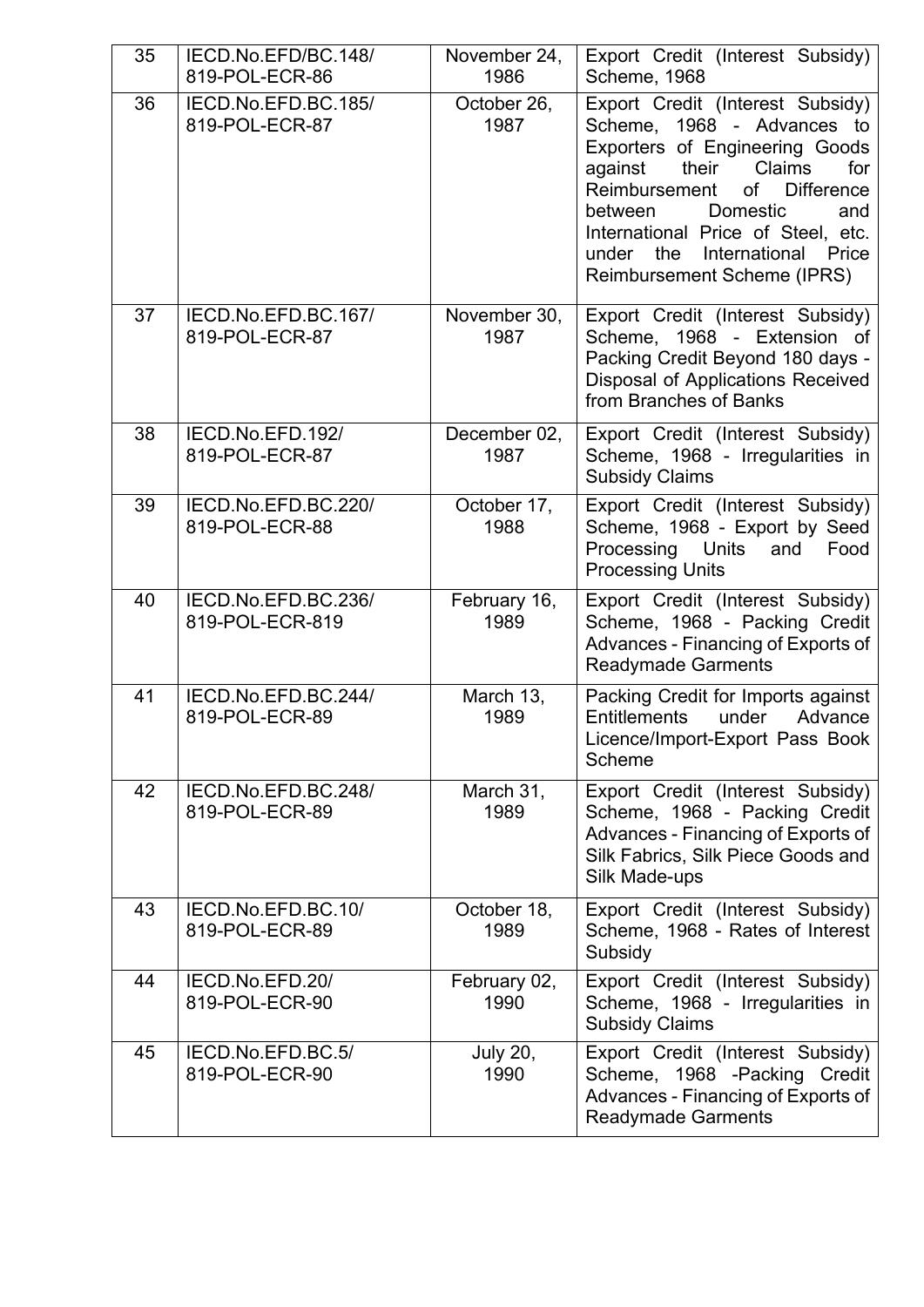| 46 | IECD.EFD.No.BC.25/<br>819-POL-ECR-90/91 | December 01,<br>1990    | Export Credit (Interest Subsidy)<br>Scheme, 1968 - Packing Credit -<br>Financing of Exports of Tobacco                                                                                    |
|----|-----------------------------------------|-------------------------|-------------------------------------------------------------------------------------------------------------------------------------------------------------------------------------------|
| 47 | IECD.No.EFD.BC.33/<br>819/POL-ECR-91    | January 09,<br>1991     | Export Credit (Interest Subsidy)<br>Scheme, 1968 - Rates of Interest<br>Subsidy in respect of Pre-shipment<br>and Post-shipment Credits against<br>Cash Incentives, Duty Drawback<br>etc. |
| 48 | IECD.13/EFD/377/<br>ASF-91/92           | August 14,<br>1991      | Export Credit (Interest Subsidy)<br>Scheme 1968 - Submission of<br><b>Interest Subsidy Claims</b>                                                                                         |
| 49 | DBOD.No.Sch.BC.51/<br>$C.96-71$         | April 16,<br>1971       | Credits<br>Packing<br>Post-<br>and<br>shipment Credits - Interest Rate<br><b>Structure</b>                                                                                                |
|    | DBOD.No.Sch.BC.52/<br>$C.96-71$         |                         |                                                                                                                                                                                           |
| 50 | DBOD.No.Sch.BC.63/<br>$C.96-73$         | May 31,<br>1973         | Directive on<br>Interest Rates on<br>Advances                                                                                                                                             |
|    | DBOD.No.Sch.BC.62/<br>$C.96-73$         |                         |                                                                                                                                                                                           |
| 51 | DBOD.No.CAS.B.C.48/<br>C.446-76         | April 09,<br>1976       | Credit Authorisation<br>Scheme<br><b>Differential Rates</b>                                                                                                                               |
| 52 | DBOD.No.Dir.BC.114/<br>$C.96-78$        | September 01,<br>1978   | Interest on Overdue Inland bills                                                                                                                                                          |
|    |                                         |                         |                                                                                                                                                                                           |
| 53 | DBOD.No.Dir.BC.141/<br>$C.218-79$       | September 13,<br>1979   | Interest Rate on Advances against<br><b>Sensitive Commodities</b>                                                                                                                         |
|    | DBOD.No.Dir.BC.140/<br>$C.218(a)-79$    |                         |                                                                                                                                                                                           |
| 54 | DBOD.No.Dir.BC.138/<br>$C.96-79$        | September 13,<br>1979   | <b>Ceiling Rate on Advances</b>                                                                                                                                                           |
|    | DBOD.No.Dir.BC.139/<br>C.96-79          |                         |                                                                                                                                                                                           |
| 55 | DBOD.No.Dir.BC.164/<br>C.96-79          | October 31,<br>1979     | Ceiling Rate on Advances - Credit<br>to Public Sector Agencies                                                                                                                            |
|    | DBOD.No.Dir.BC.165/<br>C.96-79          |                         |                                                                                                                                                                                           |
| 56 | DBOD.No.Dir.BC.43/<br>$C.96-90$         | March 27,<br>1980       | Interest Rate on Overdue Inland<br><b>Bills</b>                                                                                                                                           |
| 57 | DBOD.No.BP.BC.80/<br>469(f)-80          | <b>July 02,</b><br>1980 | Interest Tax Act, 1974                                                                                                                                                                    |
|    | DBOD.No.Dir.BC.80/<br>$C.469(1)-80$     |                         |                                                                                                                                                                                           |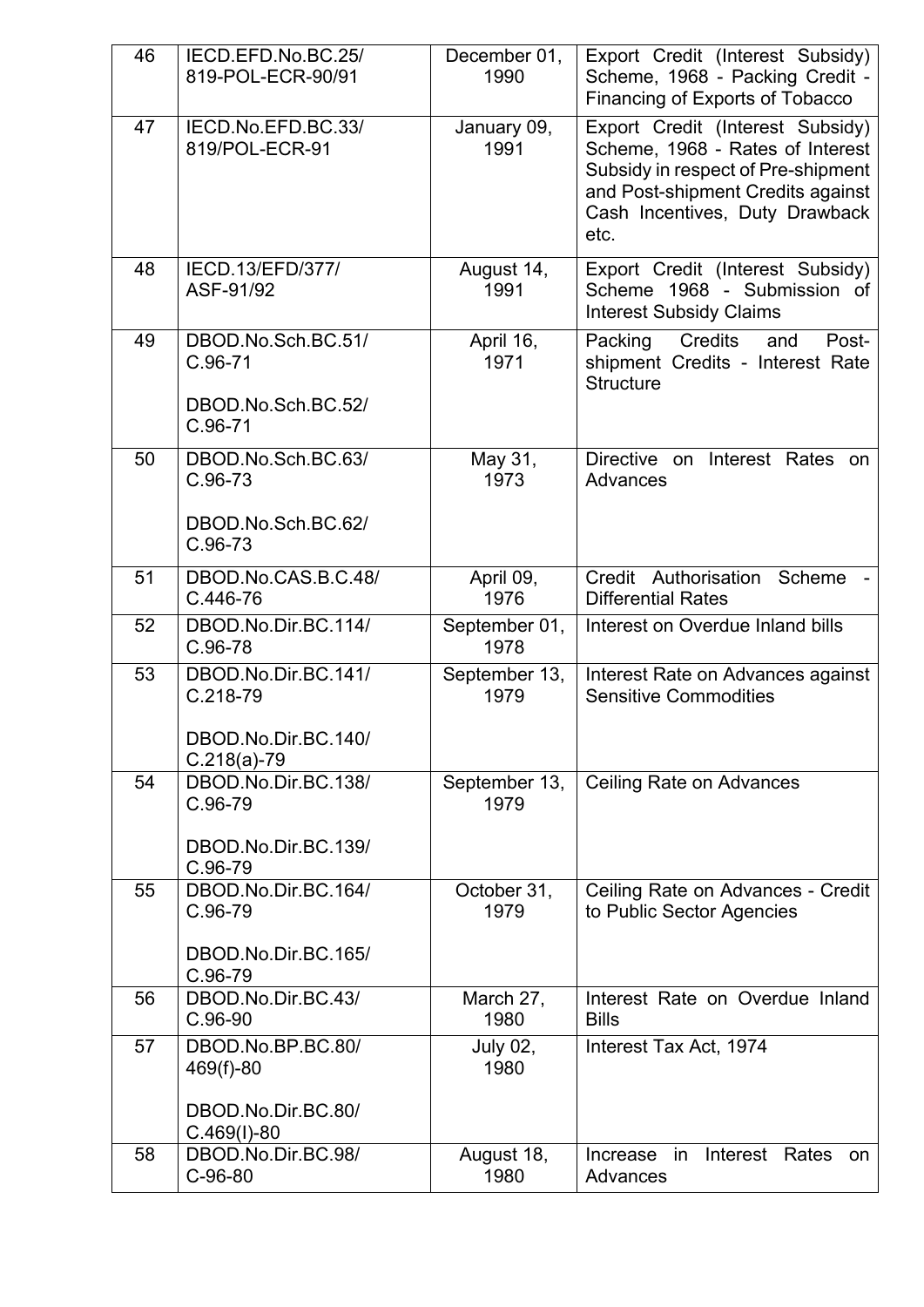| 59 | DBOD.No.Dir.BC.35/<br>$C.96-81$                                     | March 07,<br>1981       | <b>Interest Rates on Advances</b>                                                                                                                                                                                   |
|----|---------------------------------------------------------------------|-------------------------|---------------------------------------------------------------------------------------------------------------------------------------------------------------------------------------------------------------------|
| 60 | ACD.Plan.(IFS)825/<br>PR.474-80/81                                  | April 02,<br>1981       | <b>Interest Rates on Advances</b>                                                                                                                                                                                   |
| 61 | DBOD.No.Dir.BC.50/<br>$C.96-81$                                     | May 02,<br>1981         | Interest Rates on Advances<br>Clarifications                                                                                                                                                                        |
| 62 | ACD.OPR.5388/<br>A.35-80/81                                         | May 16,<br>1981         | <b>Interest Rates on Advances</b>                                                                                                                                                                                   |
| 63 | ACD.Plan.(IFS)1042/<br>HG.9-80/81                                   | June 01,<br>1981        | <b>Interest Rates on Advances</b>                                                                                                                                                                                   |
| 64 | ACD.Plan.(IFS)1099/<br>HG.-9-80/81                                  | June 11,<br>1981        | <b>Interest Rates on Advances</b>                                                                                                                                                                                   |
| 65 | DBOD.No.Dir.BC.80/<br>$C.96-81$                                     | <b>June 17,</b><br>1981 | Rate of Interest on Advances to<br>Jute Corporation of India (JCI) and<br>Cotton Corporation of India (CCI)                                                                                                         |
| 66 | DBOD.No.B.P.BC.81/<br>$C.464(A)-81$                                 | <b>June 19,</b><br>1981 | <b>Interest Rates on Advances</b>                                                                                                                                                                                   |
| 67 | ACD.Plan.(IFS)80/<br>HG.-9/81-82                                    | <b>July 24,</b><br>1981 | <b>Interest Rates on Advances</b>                                                                                                                                                                                   |
| 68 | DBOD.No.BP.BC.139/<br>$C.464(A)-81$                                 | November 13,<br>1981    | <b>Interest Rates on Advances</b>                                                                                                                                                                                   |
| 69 | DBOD.No.Dir.BC.43/<br>$C.96-82$                                     | April 26,<br>1982       | Interest Rates on Advances - State<br>Level Agro Industries Corporations<br>State Apex Co-operative<br>and<br><b>Marketing Federations</b>                                                                          |
| 70 | DBOD.No.Dir.BC.48/<br>$C.96-83$                                     | <b>June 07,</b><br>1983 | <b>Interest Rates on Advances</b>                                                                                                                                                                                   |
| 71 | DBOD.UBD.(DC)850/<br>HG.-9-83/84<br>DBOD.UBD.(DC)851/<br>HG.-983/84 | December 24,<br>1983    | <b>Interest Rates on Advances</b>                                                                                                                                                                                   |
| 72 | DBOD.No.Dir.BC.87/<br>$C.218-84$                                    | August 22,<br>1984      | Interest Rate on Advances - Units<br><b>Producing &amp; Distributing Seeds</b>                                                                                                                                      |
| 73 | DBOD.No.Dir.BC.119/<br>C.96/84                                      | December 11,<br>1984    | Approval for Relaxation in the<br>Operation of Reserve Bank of<br>India Directives on<br>Rates<br>οf<br>Interest<br>under<br><b>Nursing</b><br>Programmes in respect of Sick<br><b>Small Scale Industrial Units</b> |
| 74 | <b>UBD.DC.1283/</b><br>HG.9-84/85                                   | March 23,<br>1985       | <b>Interest Rates on Advances</b>                                                                                                                                                                                   |
| 75 | DBOD.No.Dir.BC.14/<br>$C.96-86$                                     | February 10,<br>1986    | Interest Rates on Advances -<br>Chart Indicating Rates of Interest<br>Prescribed by the Reserve Bank                                                                                                                |
| 76 | DBOD.No.Dir.BC.38/<br>$C.96-86$                                     | March 24,<br>1986       | Interest Rates on Advances<br>Effect of Revision thereto on<br><b>Existing Advances</b>                                                                                                                             |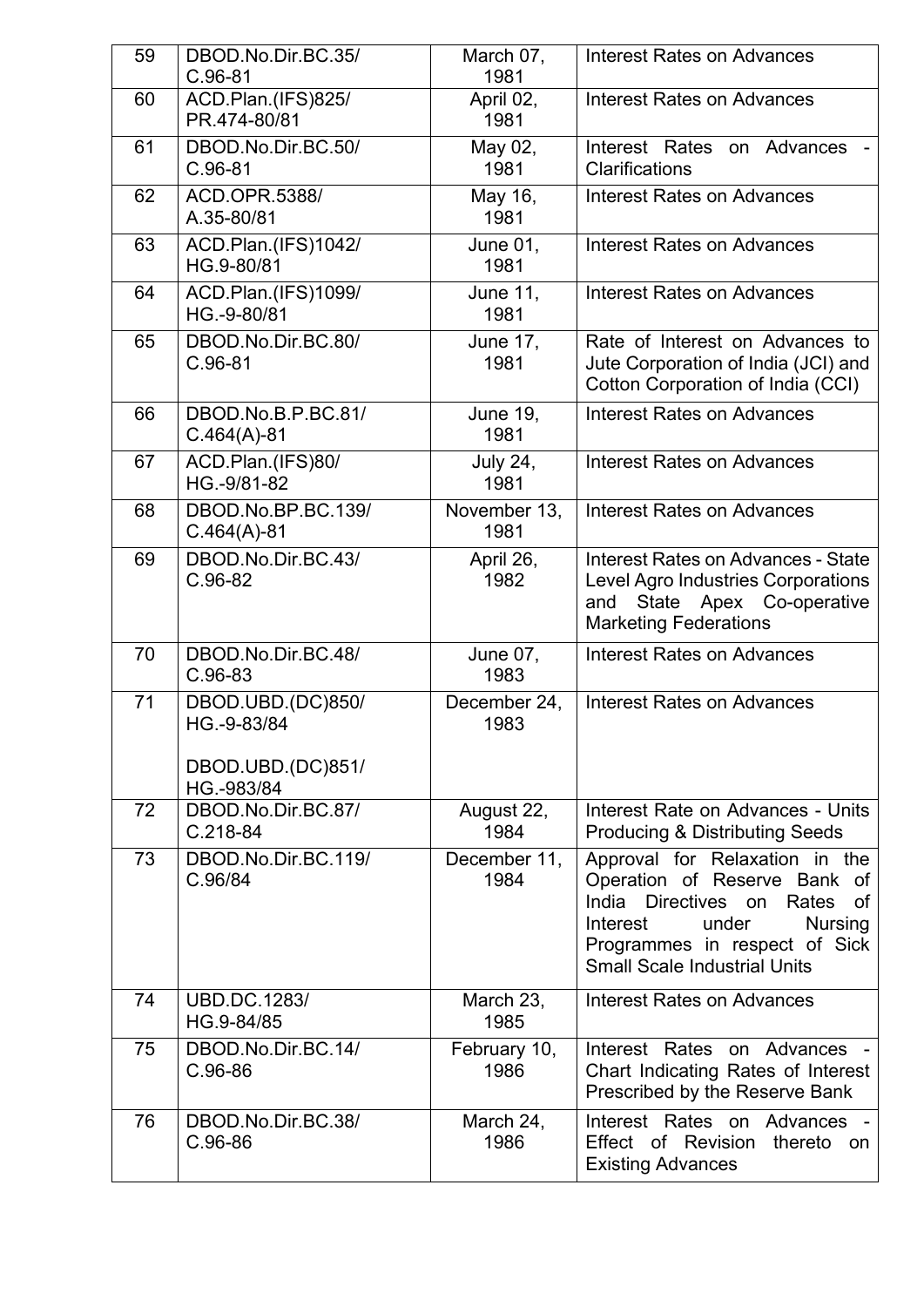| 77 | DBOD.No.Dir.BC.111/<br>$C.96-86$                                     | October 14,<br>1986     | Interest Rates on Advances -<br>Computation of Total Limits -<br><b>Clarifications</b>                                                                                                          |
|----|----------------------------------------------------------------------|-------------------------|-------------------------------------------------------------------------------------------------------------------------------------------------------------------------------------------------|
| 78 | DBOD.No.Dir.BC.37/<br>C.96-88                                        | October 08,<br>1988     | Interest Rate<br>on Advances<br>Advances to Central and State<br>Government Agencies Entrusted<br>with Procurement and Distribution<br>of Commodities for Sale on a<br><b>Commercial Basis.</b> |
| 79 | DBOD.No.Dir.BC.53/<br>$C.96-88$                                      | December 17,<br>1988    | Interest Rates on Advances - Bill<br>Finance                                                                                                                                                    |
| 80 | DBOD.No.Dir.BC.143/<br>$C.96-89$                                     | June 21,<br>1989        | Interest Rates on Advances -<br><b>Discounting of Bills</b>                                                                                                                                     |
| 81 | DBOD.No.Dir.BC.83/<br>C.347-90                                       | March 12,<br>1990       | Interest Rates on Deposits and<br>Advances                                                                                                                                                      |
| 82 | DBOD.No.Dir.BC.18/<br>$C.96-90$<br>DBOD.No.Dir.BC.19/<br>$C.96-90$   | September 21,<br>1990   | <b>Interest Rates on Advances</b>                                                                                                                                                               |
| 83 | DBOD.No.Dir.BC.31/<br>$C.96-90$<br>DBOD.No.Dir.BC.32/<br>$C.96-90$   | October 09,<br>1990     | <b>Interest Rates on Advances</b>                                                                                                                                                               |
| 84 | <b>UBD.(PCB)47/</b><br>DC.HG.9-90/91                                 | February 11,<br>1991    | Interest Rates on Advances<br>Accounts where<br>Refinance<br><b>is</b><br><b>Availed from SIDBI</b>                                                                                             |
| 85 | DBOD.No.Dir.BC.85/<br>$C.96-91$                                      | February 19,<br>1991    | Interest Rates on<br>Advances<br><b>Discounting of Bills</b>                                                                                                                                    |
| 86 | DBOD.No.Dir.BC.86/<br>$C.96-91$                                      | February 22,<br>1991    | <b>Interest Rates on Advances</b>                                                                                                                                                               |
| 87 | UBD(PCB)86/<br>DC(HG-9)-90/91<br>UBD(PCB)85/<br>DC(HG.9)-90/91       | May 23,<br>1991         | <b>Interest Rates on Advances</b>                                                                                                                                                               |
| 88 | DBOD.No.Dir.BC.136/<br>$C.96-91$<br>DBOD.No.Dir.BC.137/<br>$C.96-91$ | <b>June 25,</b><br>1991 | Interest Rates on Advances                                                                                                                                                                      |
| 89 | DBOD.No.Dir.BC.6/<br>$C.96-91$<br>DBOD.No.Dir.BC.7/                  | <b>July 04,</b><br>1991 | <b>Interest Rates on Advances</b>                                                                                                                                                               |
|    | C.96-91                                                              |                         |                                                                                                                                                                                                 |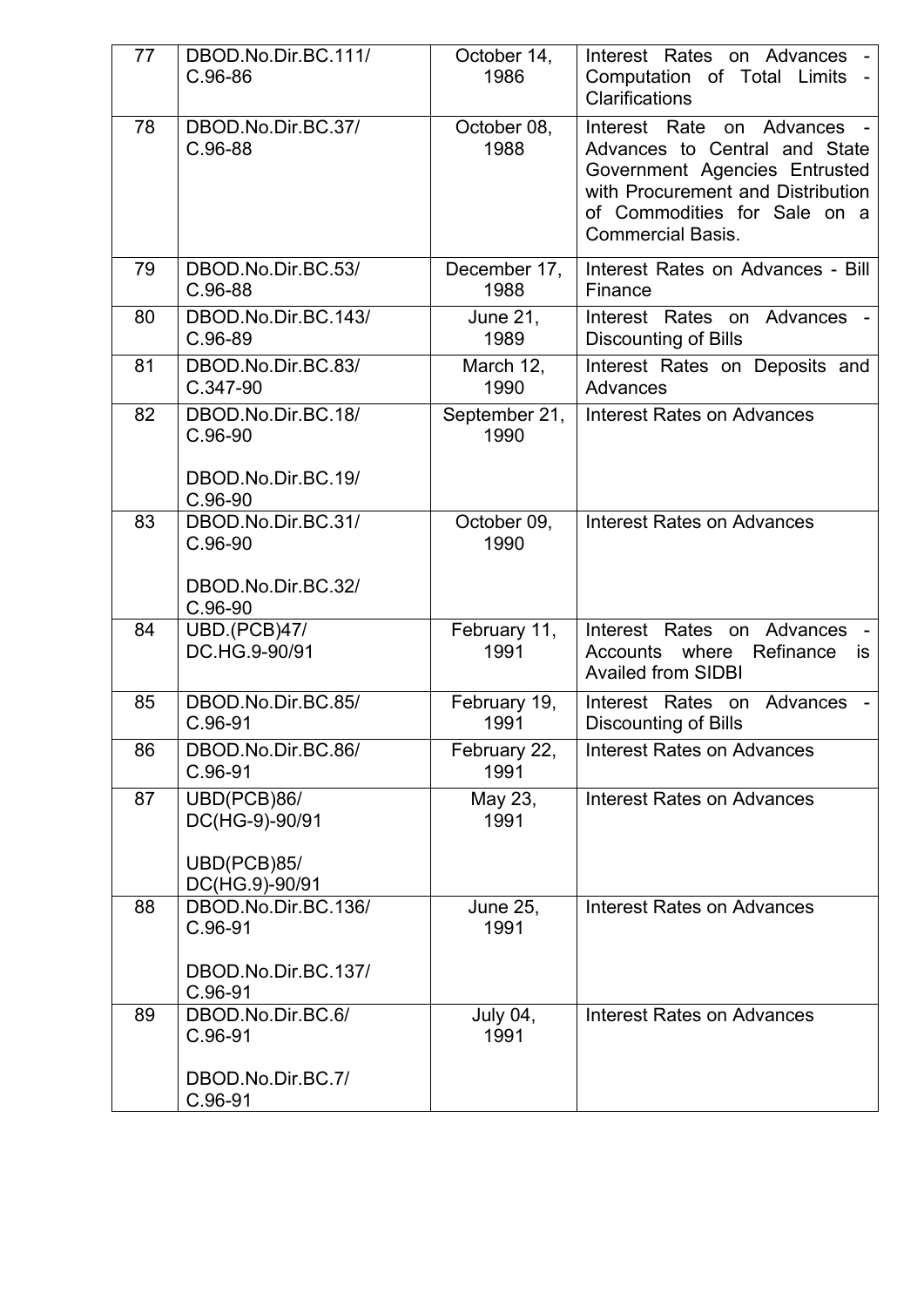| 90  | UBD(PCB)5/<br>DC(HG.9)-91/92          | <b>July 22,</b><br>1991 | <b>Interest Rates on Advances</b>         |
|-----|---------------------------------------|-------------------------|-------------------------------------------|
|     |                                       |                         |                                           |
|     | UBD(PCB)4/<br>DC(HG.9)91-92           |                         |                                           |
| 91  | <b>UBD.(PCB)10/</b>                   | August 07,              | <b>Interest Rates on Advances</b>         |
| 92  | DC(HG.9)1/92<br>DBOD.No.Dir.BC.16/    | 1991                    | <b>Interest Rates on Advances</b>         |
|     | $C.96-91$                             | August 16,<br>1991      |                                           |
|     | DBOD.No.Dir.BC.17/                    |                         |                                           |
|     | $C.96-91$                             |                         |                                           |
| 93  | DBOD.No.Dir.BC.25/<br>$C.96-91$       | September 12,<br>1991   | <b>Interest Rates on Advances</b>         |
| 94  | DBOD.No.Dir.BC.27/                    | September 21,           | <b>Interest Rates on Advances</b>         |
|     | $C.96-91$                             | 1991                    |                                           |
|     | DBOD.No.Dir.BC.28/                    |                         |                                           |
| 95  | $C.96-91$<br>DBOD.No.Dir.BC.33/       | October 08,             | <b>Interest Rates on Advances</b>         |
|     | $C.96-91$                             | 1991                    |                                           |
|     | DBOD.No.Dir.BC.34/                    |                         |                                           |
|     | $C.96-91$                             |                         |                                           |
| 96  | <b>UBD.(PCB)33/</b><br>DC(HG-9)-91/92 | October 31,<br>1991     | <b>Interest Rates on Advances</b>         |
| 97  | UBD(PCB)35/                           | November 04,            | <b>Interest Rates on Advances</b>         |
|     | DC(HG.9)-91/92                        | 1991                    |                                           |
|     | UBD(PCB)36/                           |                         |                                           |
| 98  | DC(HG.9)-91/92<br><b>UBD.(SUC)49/</b> | November 30,            | against FCNRA<br>Advances                 |
|     | DC/V.1(B)-91/92                       | 1991                    | Deposits - Manner of Charging             |
|     | UBD(SUC)48/                           |                         | Interest                                  |
|     | DC/V.1(B)-91/92                       |                         |                                           |
| 99  | DBOD.No.BC.108/                       | April 13,<br>1992       | against<br><b>FCNR/NRE</b><br>Advances    |
|     | 13.01.09/92                           |                         | Deposits - Manner of Charging<br>Interest |
| 100 | UBD.No.(PCB)61/                       | April 21,               | <b>Interest Rates on Advances</b>         |
|     | DC.(HG.9)-91/92                       | 1992                    |                                           |
|     | <b>UBD.(PCB)62/</b>                   |                         |                                           |
|     | DC(HG.9)-91/92                        |                         |                                           |
| 101 | DBOD.No.BC.85/<br>13.07.01/93         | February 27,<br>1993    | <b>Interest Rates on Advances</b>         |
|     | DBOD.No.BC.86/                        |                         |                                           |
|     | 13.07.01/93                           |                         |                                           |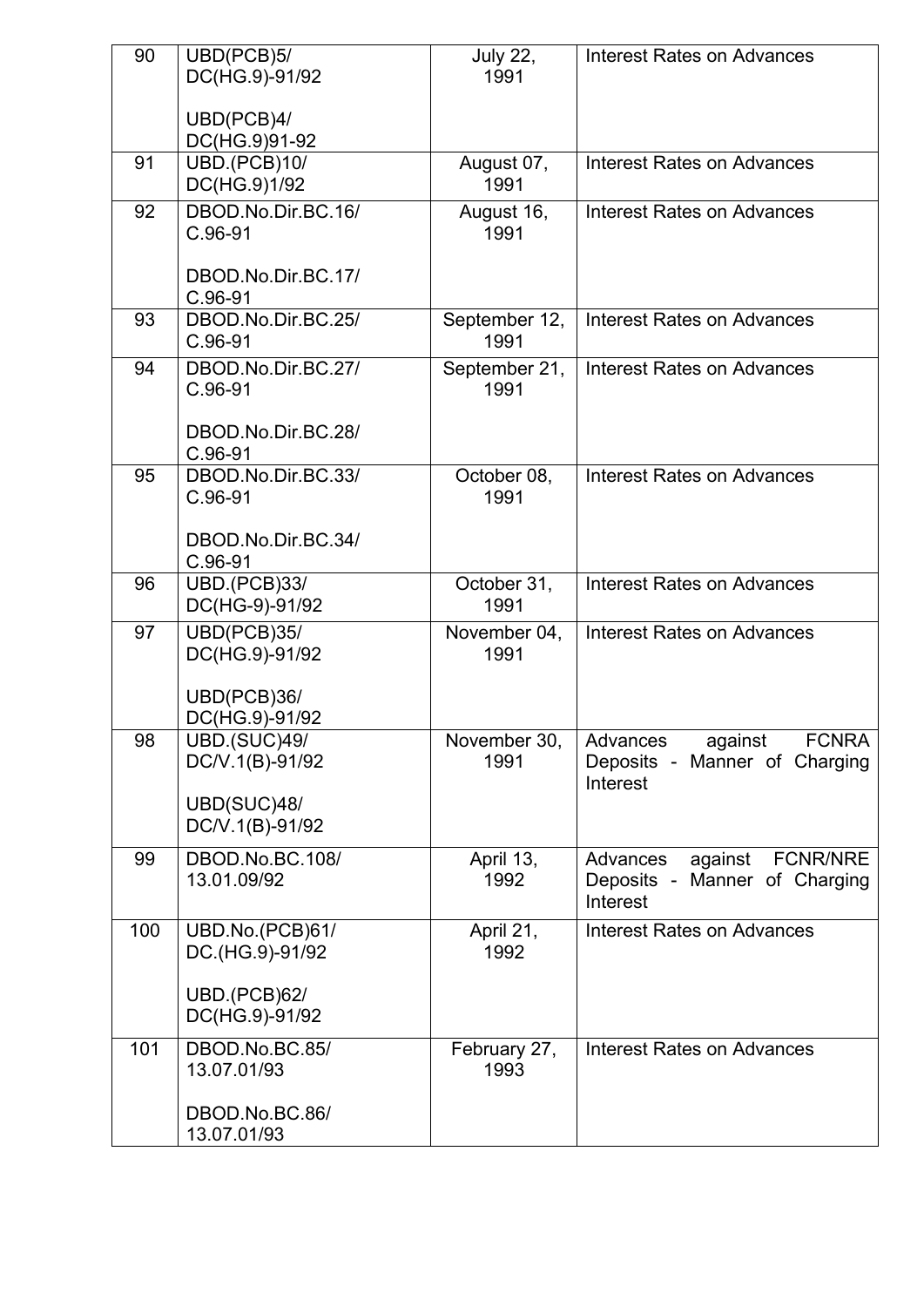| 102 | DBOD.No.BC.99/<br>13.07.01/93             | April 07,<br>1993       | <b>Interest Rates on Advances</b>                                                 |
|-----|-------------------------------------------|-------------------------|-----------------------------------------------------------------------------------|
|     | DBOD.No.BC.100/                           |                         |                                                                                   |
|     | 13.07.01/93                               |                         |                                                                                   |
| 103 | DBOD.No.BC.132/<br>13.07.01/93            | <b>June 23,</b><br>1993 | <b>Interest Rates on Advances</b>                                                 |
|     | DBOD.No.BC.133/<br>13.07.01/93            |                         |                                                                                   |
| 104 | DBOD.No.BC.156/<br>13.07.01/93            | September 01,<br>1993   | <b>Interest Rates on Advances</b>                                                 |
|     | DBOD.No.BC.157/<br>13.07.01/93            |                         |                                                                                   |
| 105 | UBD.No.(PCB)30/<br>13.04.00-93/94         | November 04,<br>1993    | Interest Rates on Advances<br>Discretion in the Rate of Interest to<br>be Charged |
| 106 | UBD.No.(PCB)DC.64/<br>$(13.04.00)93 - 94$ | February 28,<br>1994    | <b>Interest Rates on Advances</b>                                                 |
|     | UBD.No.(PCB)DIR.2/<br>$(13.04.00)/93-94$  |                         |                                                                                   |
| 107 | DBOD.No.BC.19/<br>13.07.01/94             | February 28,<br>1994    | <b>Interest Rates on Advances</b>                                                 |
|     | DBOD.No.BC.20/<br>13.07.01/94             |                         |                                                                                   |
| 108 | DBOD.No.BC.65/<br>13.07.01-94             | May 20,<br>1994         | <b>Interest Rates on Advances</b>                                                 |
|     | DBOD.No.BC.66/<br>13.07.01/94             |                         |                                                                                   |
| 109 | UBD.No.DS.CIR.PCB.7/<br>13.04.00/94-95    | <b>July 22,</b><br>1994 | <b>Interest Rates on Advances</b>                                                 |
| 110 | UBD No.DS.PCB.CIR.64/<br>13.04.00/94-95   | <b>June 20,</b><br>1995 | <b>Interest Rates on Advances</b>                                                 |
| 111 | UBD No.DS(PCB) DIR.19/<br>13.04.00/94-95  | <b>June 20,</b><br>1995 | <b>Interest Rates on Advances</b>                                                 |
| 112 | DBOD.No.Dir.BC.97/<br>13.07.01/95         | September 12,<br>1995   | <b>Interest Rates on Advances</b>                                                 |
|     | DBOD.No.Dir.BC.98/<br>13.07.01/95         |                         |                                                                                   |
| 113 | IECD.No.CMD.7/<br>03.27.25/95-96          | September 25,<br>1995   | Indirect Housing Finance Interest<br>Rates                                        |
| 114 | UBD No.DS.(PCB) DIR.10/<br>13.01.00/95-96 | September 29,<br>1995   | Rate of Interest on Advances<br>against Term Deposits.                            |
|     | UBD.No.DS.Cir.PCB.17/<br>13.01.00/95-96   |                         |                                                                                   |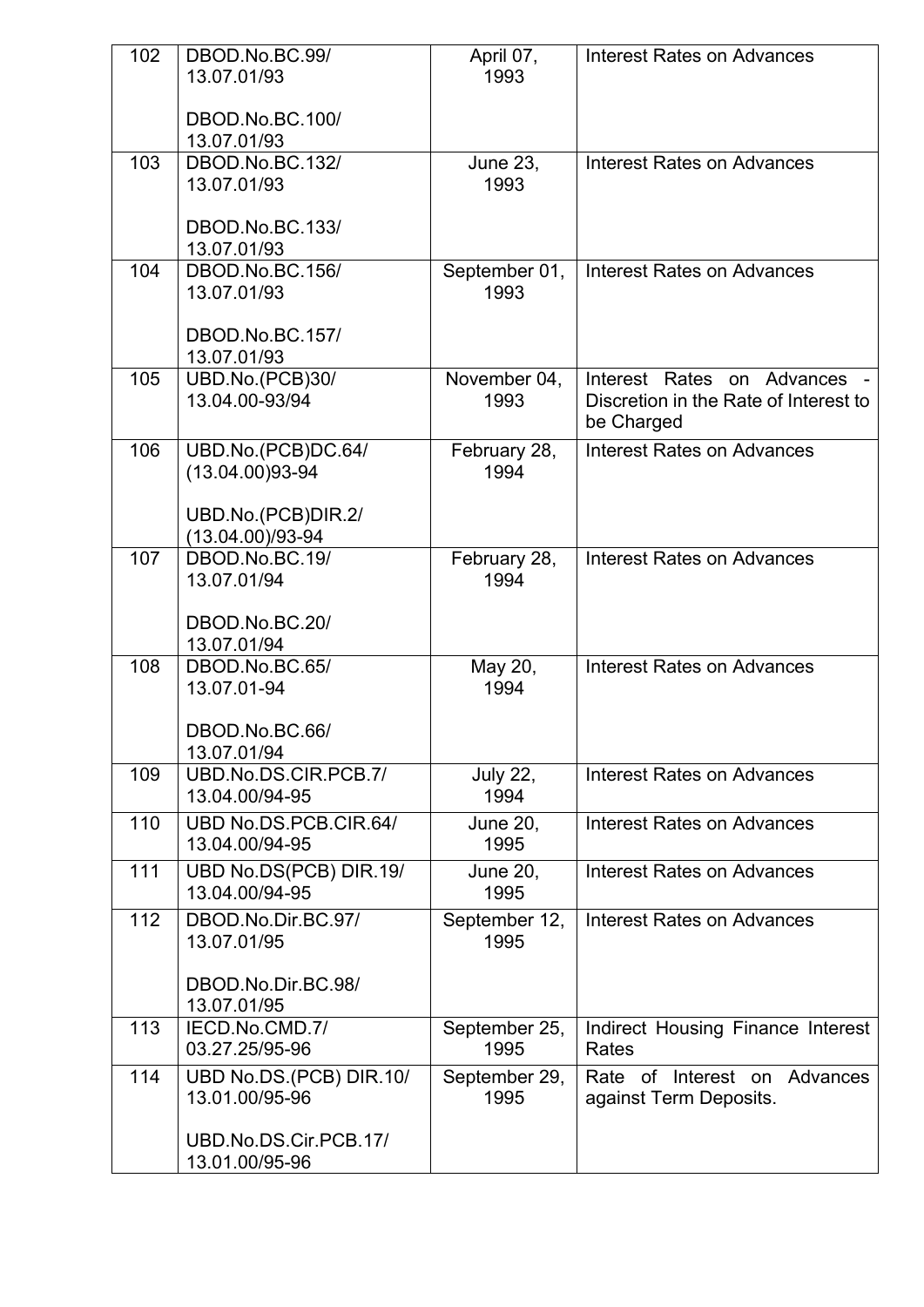| 115 | DBOD.No.Dir.BC.108/<br>13.01.09/95        | September 29,<br>1995   | Rate of Interest on Advances<br>against Term Deposits                                                                                      |
|-----|-------------------------------------------|-------------------------|--------------------------------------------------------------------------------------------------------------------------------------------|
|     | DBOD.No.Dir.BC.109/<br>13.01.09/95        |                         |                                                                                                                                            |
| 116 | DBOD.No.Dir.BC.98/<br>13.01.04/96         | July 04,<br>1996        | Rate of Interest on Advances<br>against Term Deposits                                                                                      |
| 117 | UBD.No.DS.PCB.CIR.16/<br>13.01.00/96-97   | August 09,<br>1996      | Rate of interest on<br>advances<br>against term deposits                                                                                   |
| 118 | IECD.No.10/<br>04.02.01/96-97             | October 19,<br>1996     | Interest rates on advances - Post-<br>shipment Rupee Credit                                                                                |
| 119 | DBOD.No.Dir.BC.37/<br>13.01.04/99         | April 23,<br>1999       | Advances against Domestic Term<br><b>Deposits</b>                                                                                          |
| 120 | DBOD.Dir.BC.153/<br>13.03.00/99-2000      | March 23,<br>2000       | Interest<br>Advances<br>Rates<br>on<br>Domestic/NRE/FCNR(B)<br>against<br><b>Term Deposits</b>                                             |
|     | DBOD.No.Dir.BC.151/<br>13.03.00/99-2000   |                         |                                                                                                                                            |
|     | DBOD.No.Dir.BC.152/<br>13.03.00/2000      |                         |                                                                                                                                            |
| 121 | UBD.No.DS(PCB)CIR.20/<br>13.01.00/2000-01 | December 22,<br>2000    | Rate of Interest on<br>Advances<br>against Term Deposits                                                                                   |
|     | UBD.No.DS.DIR.5/<br>13.01.00/2000-01      |                         |                                                                                                                                            |
| 122 | UBD.No.DS.PCB.CIR.32/<br>13.04.00/2001-02 | March 02,<br>2002       | <b>Interest Rates on Advances</b>                                                                                                          |
|     | UBD.No.DS.PCB.DIR.3/<br>13.04.00/2001-02  |                         |                                                                                                                                            |
| 123 | DBOD.No.Dir.BC.60/<br>$C.218(a)-82$       | <b>June 09,</b><br>1982 | Selective Credit Control - Rate of<br>Interest on Advances against<br>Paddy and Rice Millers in Bengal                                     |
| 124 | DBOD.No.Dir.BC.62/<br>$C.218(a) - 84$     | July 04,<br>1984        | Selective<br>Credit<br>Control<br>Advances against Paddy/Rice to<br><b>Shelling Units/Mills</b>                                            |
| 125 | DBOD.No.Dir.BC.67/<br>$C.218(a) - 85$     | May 28,<br>1985         | Selective Credit Control - Rate of<br>Advances<br>against<br>Interest<br>on<br>Stocks of Paddy/Rice to Rice<br><b>Shelling Units/Mills</b> |
| 126 | DBOD.No.Dir.BC.35/<br>$C.218-88$          | October 08,<br>1988     | Selective<br>Credit<br>Control<br>Sensitive<br>Advances<br>against<br>Commodities - Rate of Interest                                       |
|     | DBOD.No.Dir.BC.34/<br>$C.218-88$          |                         | Selective Credit Control- Rate of<br>Interest                                                                                              |
| 127 | DBOD.No.GCS.BC.87/<br>C.486-73            | August 01,<br>1973      | Passing Hindi Examinations Entry<br>in the Service Record                                                                                  |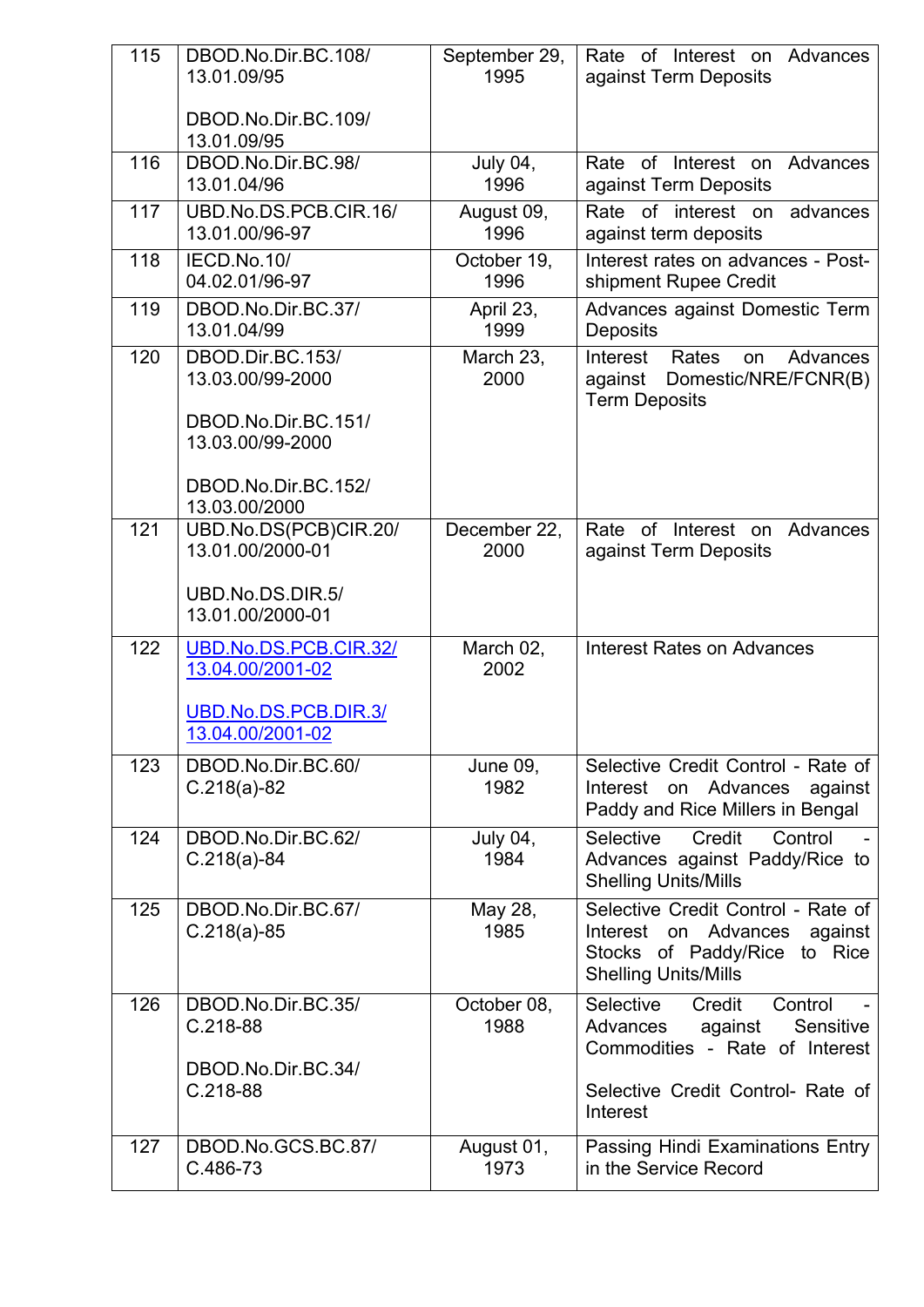| 128 | DBOD.No.GCS.BC.95/<br>C.486-73   | August 18,<br>1973    | Use of Hindi in Bank Constitution<br>Official<br>the<br>οf<br>Languages<br>Implementation Committee in the<br><b>Public Sector Banks</b>                                                                                  |
|-----|----------------------------------|-----------------------|---------------------------------------------------------------------------------------------------------------------------------------------------------------------------------------------------------------------------|
| 129 | DBOD.No.GCS.BC.114/<br>C.486-73  | October 22,<br>1973   | Use of Hindi in Banks                                                                                                                                                                                                     |
| 130 | DBOD.No.GCS.B.C.115/<br>C.486-73 | October 23,<br>1973   | Issue of Circular Letters Intended<br>for all State Governments Both in<br>Hindi and English                                                                                                                              |
| 131 | DBOD.No.GCS.BC.140/<br>C.486-73  | November 28,<br>1973  | Use of Hindi in Banks - Use of<br>Hindi In Rubber Stamps, Office<br>Letter-Heads<br>Seals,<br>and<br>Envelopes                                                                                                            |
| 132 | DBOD.No.GCS.BC.149/<br>C.486-73  | December 13,<br>1973  | Prompt Circulation<br>of Orders<br>regarding Progressive Use of Hindi<br>by the Ministries etc.                                                                                                                           |
| 133 | DBOD.No.GCS.BC.6/<br>C.486-74    | January 12,<br>1974   | Minutes of the 10th Meeting of the<br><b>Official Languages Implementation</b><br>Committee of the Department of<br>Ministry of Finance,<br>Banking,<br>Government of India, New Delhi,<br>held on the 17th November 1973 |
| 134 | DBOD.No.GCS.BC.60/<br>C.486-74   | February 20,<br>1974  | Progressive Use of Hindi in Banks-<br>of<br>Preparation<br>Phased<br>a<br>Programme for the Year 1974-75                                                                                                                  |
| 135 | DBOD.No.Hin.BC.87/<br>C.486-74   | September 17,<br>1974 | Progressive Use of Hindi in Banks                                                                                                                                                                                         |
| 136 | DBOD No.Hin.BC.105/<br>C.486-74  | October 11,<br>1974   | Use of Hindi in Banks                                                                                                                                                                                                     |
| 137 | DBOD.No.Hin.BC.123/<br>C.486-74  | December 07,<br>1974  | Translation of Statutory/Non-<br>Statutory<br>Documents<br>and<br>Procedural Literature etc. in Hindi                                                                                                                     |
| 138 | DBOD.Hin.BC.15/<br>C.486-75      | February 25,<br>1975  | of<br>Hindi<br>Use<br><b>Banks</b><br><sub>in</sub><br>Assessment of Implementation of<br>the Instructions Issued Reports to<br>be submittted by the Inspecting<br>officers of the Banks concerned                        |
| 139 | DBOD.No.Hin.BC.16/<br>C.486-75   | February 25,<br>1975  | Progressive Use of Hindi in Banks                                                                                                                                                                                         |
| 140 | DBOD.No.Hin.B.C.21/<br>C.486-75  | March 12,<br>1975     | Progressive use of Hindi in Banks                                                                                                                                                                                         |
| 141 | DBOD.No.Hin.BC.51/<br>C.486-75   | July 02,<br>1975      | Progressive Use of Hindi in Banks                                                                                                                                                                                         |
| 142 | DBOD.No.Hin.BC.77/<br>C.486-75   | October 01,<br>1975   | Progressive use of Hindi in Banks<br>- Annual Assessment Report for<br>the Year 1974-75                                                                                                                                   |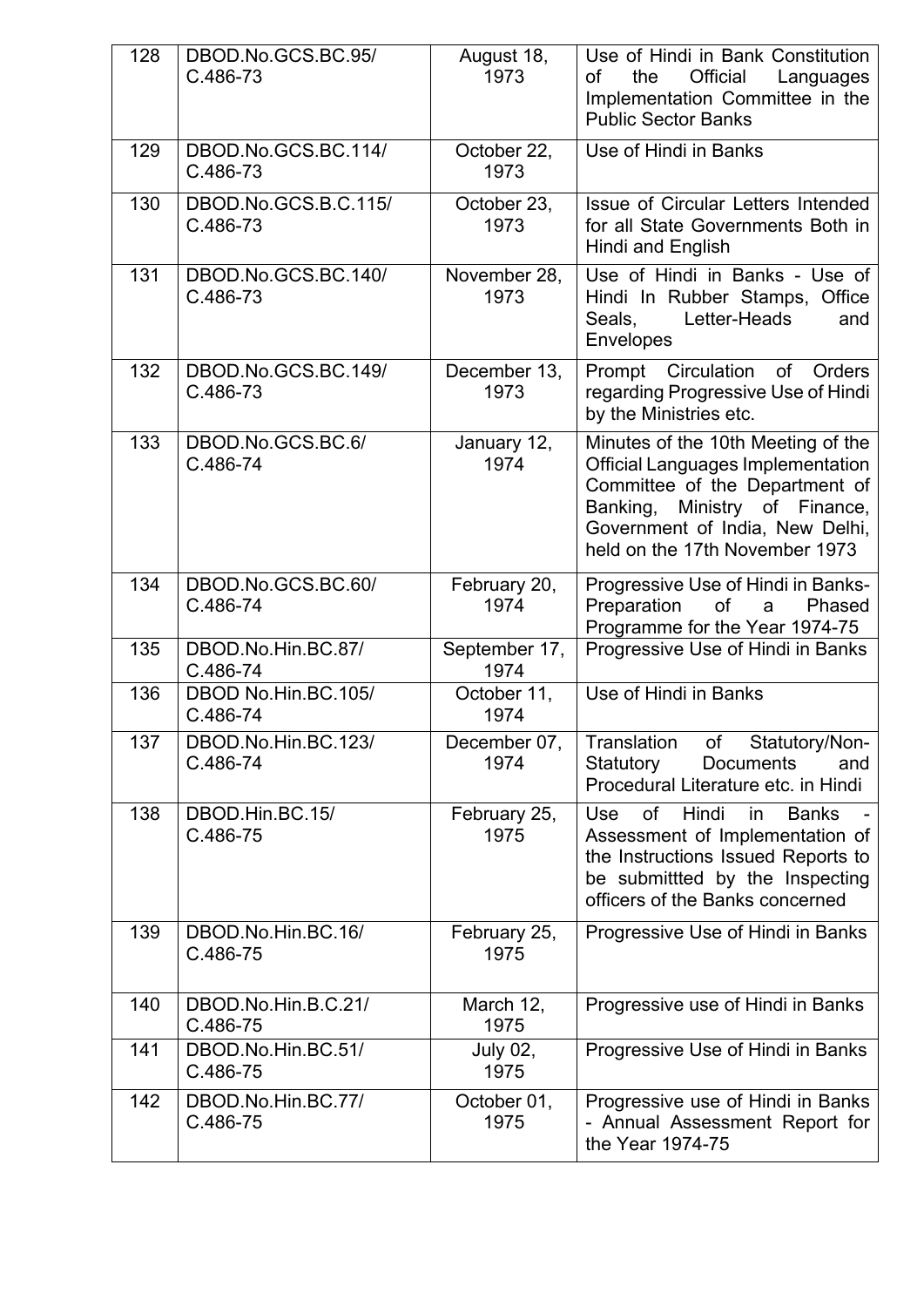| 143 | DBOD.No.Hin.BC.88/<br>C.486-75        | October 16,<br>1975  | Progressive use of Hindi in Banks<br><b>Discussions</b><br>with<br>the<br>Representatives of Public Sector<br><b>Banks</b>                                                                                                                                                  |
|-----|---------------------------------------|----------------------|-----------------------------------------------------------------------------------------------------------------------------------------------------------------------------------------------------------------------------------------------------------------------------|
| 144 | DBOD.No.Hin.BC.42/<br>C.486-76        | April 01,<br>1976    | Progressive use of Hindi in Banks                                                                                                                                                                                                                                           |
| 145 | DBOD.No.Hin.BC.90/<br>C.486-76        | August 06,<br>1976   | of<br>Parliament<br>Committee<br>on.<br>Official Language Constituted in<br>accordance with the Provisions of<br>Section 4 of the Official Languages<br>Act, 1963                                                                                                           |
| 146 | DBOD.No.Hin.BC.95/<br>C.486-76        | August 17,<br>1976   | Progressive use of Hindi in Banks                                                                                                                                                                                                                                           |
| 147 | DBOD.No.Hin.BC.132/<br>$C.486(C)-76$  | November 22,<br>1976 | Use of Hindi in Banks - Minutes of<br>the First Meeting of the Official<br>Implementation<br>Languages<br>Committee in the Department of<br>Operations<br><b>Banking</b><br>and<br>Development, Reserve Bank of<br>India, Bombay held on the 26th<br>October, 1976          |
| 148 | DBOD.No.Hin.BC.27/<br>C.486(C)77      | March 02,<br>1977    | Minutes of the Second Quarterly<br>Meeting of the Official Languages<br>Implementation Committee of the<br>Department of Banking Operations<br>and Development, Bombay held at<br>Mahabank Training College of<br>Bank of Maharashtra, Poona on<br>the 26th February, 1977. |
| 149 | DBOD.No.Hin.BC.101/<br>C.486-77       | August 11,<br>1977   | Use of Hindi in Banks - Views on<br>the Language, Standard, etc., of<br>the Hindi Periodicals                                                                                                                                                                               |
| 150 | DBOD.No.Hin.BC.102/<br>C.486-77       | August 12,<br>1977   | Use of Hindi in Banks - Exemption<br>In-service<br>from<br>Obligatory<br>$\blacksquare$<br><b>Training in Hindi</b>                                                                                                                                                         |
| 151 | DBOD.No.Hindi.BC.13/<br>$C.486(C)-78$ | January 27,<br>1978  | Minutes of the Third Meeting of the<br><b>Official Languages Implementation</b><br>Committee of the Department of<br><b>Banking</b><br><b>Operations</b><br>and<br>Development Reserve Bank of<br>India, Central Office, Bombay held<br>at Bombay the 6th January, 1978     |
| 152 | DBOD.No.Hin.BC.140/<br>C.486-78       | October 13,<br>1978  | Use of Hindi in the Banks                                                                                                                                                                                                                                                   |
| 153 | DBOD.No.Hindi.BC.153/<br>C.486-78     | November 03,<br>1978 | Use of Hindi in Banks                                                                                                                                                                                                                                                       |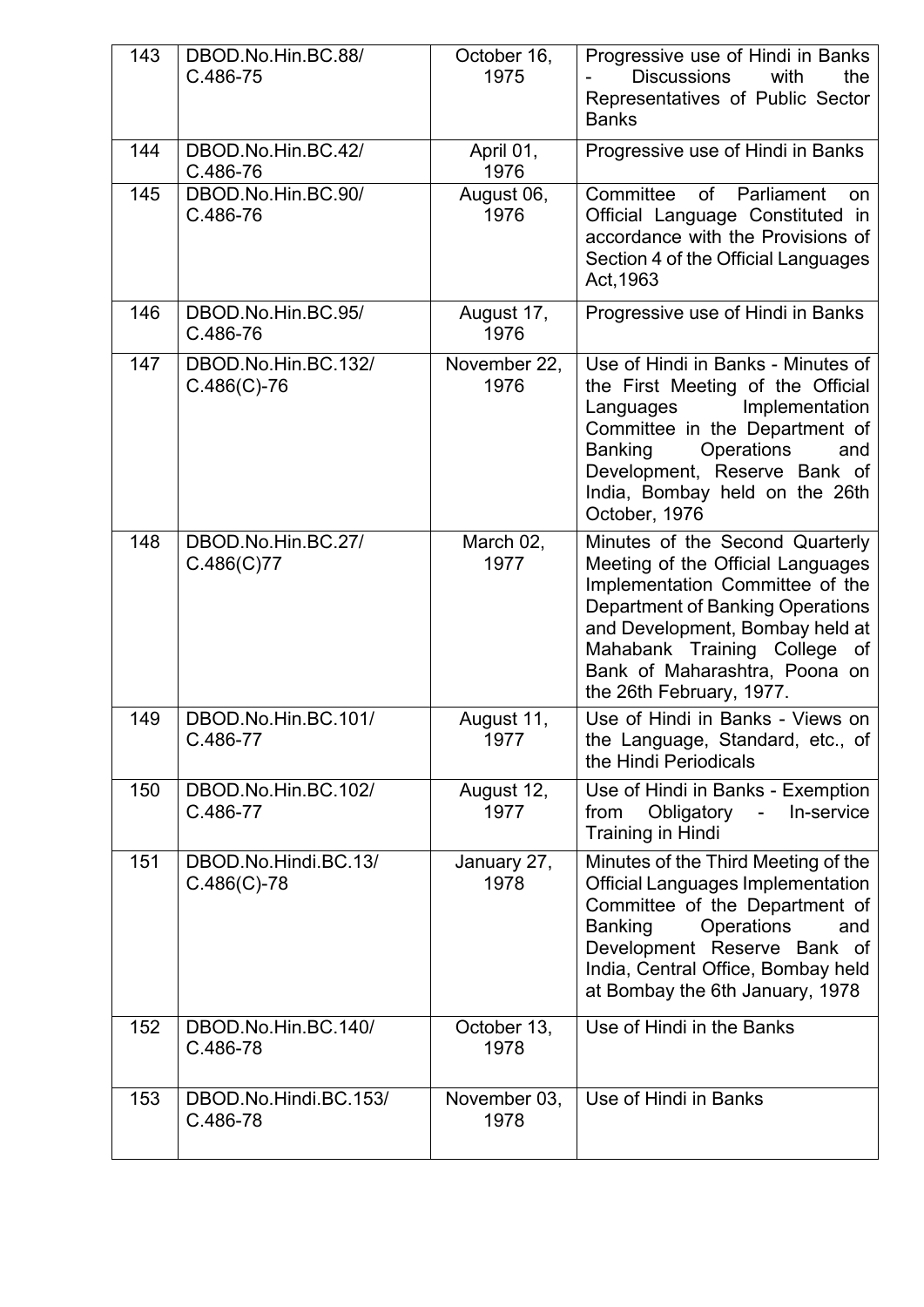| 154 | DBOD.No.Hindi.BC.12/<br>C.486-79      | January 16,<br>1979     | Use of Hindi in Banks - Features<br>Quarterly<br>Observed<br>the<br>in<br>Progress Reports Received from<br>the Banks                                                                                                                                     |
|-----|---------------------------------------|-------------------------|-----------------------------------------------------------------------------------------------------------------------------------------------------------------------------------------------------------------------------------------------------------|
| 155 | DBOD.No.Hindi.BC.77/<br>C.486-79      | <b>June 05,</b><br>1979 | Hindi Salahkar<br>Samiti<br>the<br>in<br>of<br>Ministry<br>Finance<br>Implementation of the decisions<br>taken in the 3rd meeting held on<br>17th March, 1979                                                                                             |
| 156 | DBOD.No.Hindi.BC-117/<br>C.486-79     | August 14,<br>1979      | Use of Hindi in the Banks - Filling<br>of Pass Books in Hindi                                                                                                                                                                                             |
| 157 | DBOD.Hindi.No.BC.178/<br>C.486-79     | December 10,<br>1979    | Use of Hindi in Banks - Hindi<br><b>Training of Bank Employees</b>                                                                                                                                                                                        |
| 158 | DBOD.No.Hindi.BC.11/<br>C.486-80      | January 15,<br>1980     | Complusory In-Service Training in<br>- Exemption from<br>Hindi<br>the<br>Training in Hindi on the Grounds of<br>Age                                                                                                                                       |
| 159 | DBOD.No.Hindi.BC.26/<br>C.486-80      | February 18,<br>1980    | Availability of Suitable Staff for the<br>Journals Published by the Ministry<br>of Information and Broadcasting<br>and Other Ministries/Departments<br>and to Grant them Pay-scales etc.<br>at par with their Counterparts for<br><b>English Journals</b> |
| 160 | DBOD.No.Hindi.BC.68/<br>C.486-80      | May 17,<br>1980         | Execution of Translation Work on<br>Honorarium basis in Bank Offices<br>where no Hindi Staff has been<br>provided                                                                                                                                         |
| 161 | DBOD.No.Hindi.BC-77/<br>$C.486(C)-80$ | <b>June 20,</b><br>1980 | Use of Hindi in Banks - Official<br>Implementation<br>Languages<br>Committee of the Department of<br>Operations<br><b>Banking</b><br>and<br>Development, Reserve Bank of<br>India, Central Office, Bombay 400<br>005                                      |
| 162 | DBOD.No.Hindi.BC.90/<br>C486(N)-80    | August 04,<br>1980      | Evaluation<br>Committee<br>(Official<br>Implementation)<br>Language<br>Follow-up<br>Action<br>the<br>on<br>Recommendations of                                                                                                                             |
| 163 | DBOD.No.Hindi.BC.47/<br>$C.486(C)-84$ | May 24,<br>1984         | Use of Hindi in Banks - IV O.L.<br>Conference - Follow-up Action                                                                                                                                                                                          |
| 164 | DBOD.No.Hindi.BC.51<br>$C.486-(N)-84$ | May 28,<br>1984         | Scheme for Granting Awards on<br>Essays Originally Written in Hindi<br>on Financial Subjects                                                                                                                                                              |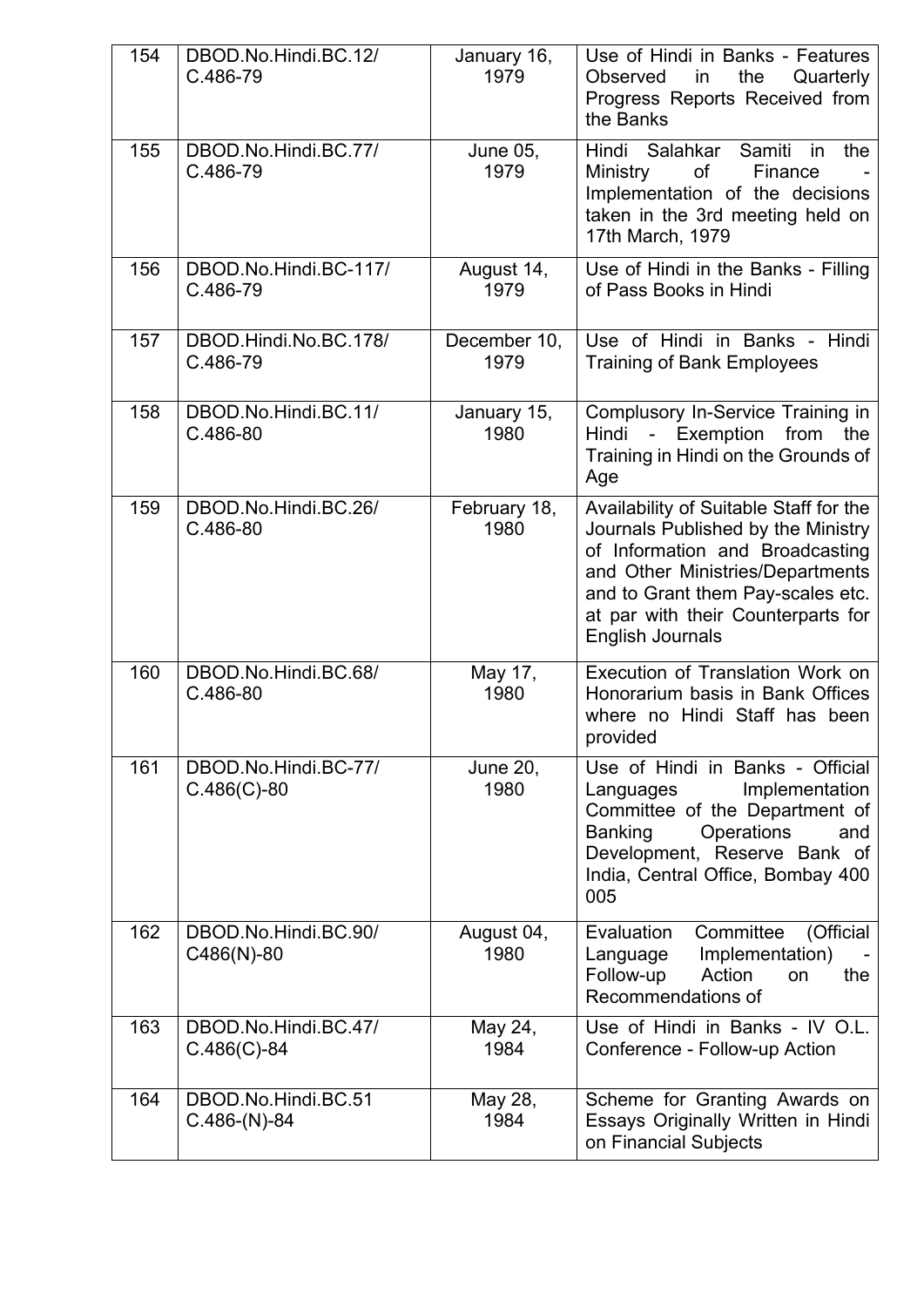| 165 | DBOD.No.Hindi.BC.67/<br>$C.496(C)-84$ | <b>July 20,</b><br>1984 | Use of Hindi in Banks - 4th O.L.<br>Conference - Follow-up Action                                                                                                                                               |
|-----|---------------------------------------|-------------------------|-----------------------------------------------------------------------------------------------------------------------------------------------------------------------------------------------------------------|
| 166 | DBOD.No.Hindi.BC.77/<br>C.486-84      | August 08,<br>1984      | Use of Hindi in Banks - Follow<br>Uniformity in Terminology                                                                                                                                                     |
| 167 | DBOD.No.Hindi.BC.85/<br>$C.486(N)-84$ | August 21,<br>1984      | Use of Hindi in Banks - Follow-up<br>Action on the Minutes of the<br>Seventh Meeting of the Hindi<br>Salahkar Samiti of the Ministry of<br>Finance held on 23rd May 1984                                        |
| 168 | DBOD.No.Hindi.567/<br>C.486-84        | December 29,<br>1984    | Notifying<br>the<br><b>Names</b><br>0f<br>Branches/Offices under Rule 10(4)<br>of Official Language Rule, 1976                                                                                                  |
| 169 | DBOD.No.Hindi.BC.7/<br>C.486-85       | January 25,<br>1985     | Use of Hindi in Banks - Hindi<br>Section<br>in<br><b>Publications/House</b><br>Journals                                                                                                                         |
| 170 | DBOD.No.Hindi.BC.8<br>C-486-85        | January 29,<br>1985     | Use of Hindi in the Banks - Minutes<br>of the 34th Meeting of the Official<br>Languages<br>Implementation<br><b>Committee of Banking Division</b>                                                               |
| 171 | DBOD.No.Hindi.BC.22/<br>C.486-85      | March 04,<br>1985       | Use of Hindi in the Banks - Balance<br><b>Sheet and Profit and Loss Account</b><br>- Proforma                                                                                                                   |
| 172 | DBOD.No.Hindi.BC.7/<br>C.486-86       | January 27,<br>1986     | Hindi<br><b>Banks</b><br>of<br>in<br><b>Use</b><br>Bilingualisation of Letter-heads,<br>etc.                                                                                                                    |
| 173 | DBOD.No.Hindi.BC.8/<br>C.486-86       | January 28,<br>1986     | Use of Hindi in Banks - Purchase<br>of Hindi Books of General Interest<br>for Hindi Libraries Set up in Banks'<br><b>Offices</b>                                                                                |
| 174 | DBOD.No.Hindi.BC.29/<br>C.496-86      | March 07,<br>1986       | of<br>Hindi in<br><b>Banks</b><br><b>Use</b><br>Bilingualisation of Letter Heads,<br>etc.                                                                                                                       |
| 175 | DBOD.No.Hindi.BC.62/<br>$C.486(C)-86$ | May 28,<br>1986         | Official Languages Implementation<br>Committee - 28th<br>Meeting<br>Follow-up Action                                                                                                                            |
| 176 | DBOD.No.Hindi.BC.63/<br>$C.486(C)-86$ | May 28,<br>1986         | Minutes of 28th Meeting of the<br><b>Official Languages Implementation</b><br>Committee of the Department of<br>Operations<br><b>Banking</b><br>and<br>Development, Reserve Bank of<br>India - Follow-up Action |
| 177 | DBOD.No.Hindi.BC.73/<br>C.486-86      | <b>July 02,</b><br>1986 | Use of Hindi in Banks - Revised<br>Proforma for Quarterly Progress<br>Reports                                                                                                                                   |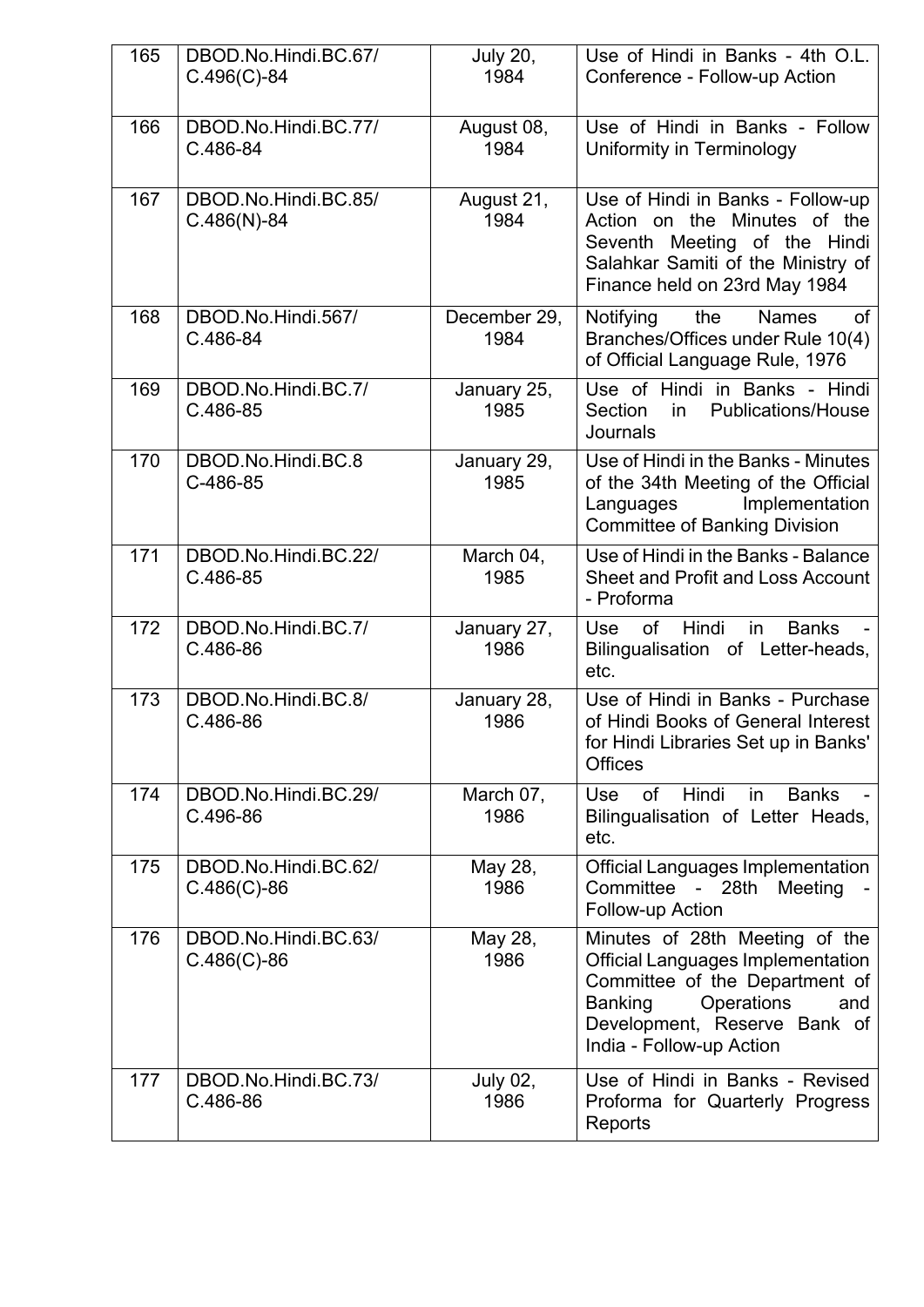| 178 | DBOD.No.Hindi.BC.76/<br>C.486-86         | <b>July 12,</b><br>1986 | Hindi<br>of<br>Use<br>in<br><b>Banks</b><br><b>Bilingualisation of Stationery Items</b><br>including Pay-in-Slips, Traveller<br>Cheques, Cheque Form, etc.                                                         |
|-----|------------------------------------------|-------------------------|--------------------------------------------------------------------------------------------------------------------------------------------------------------------------------------------------------------------|
| 179 | DBOD.No.Hindi.BC.97/<br>$C.486(Q) - 86$  | September 12,<br>1986   | Hindi Teaching Scheme of the<br>Government of India                                                                                                                                                                |
| 180 | DBOD.No.Hindi.BC.19/<br>C.486-87         | August 07,<br>1987      | Provision and Use of only Bilingual<br>Electronic Typewriters in Central<br>Govt.<br>Ministries/Departments/Attached<br>Subordinate<br>Offices/Govt.<br>and<br>Undertakings<br>Nationalised<br>and<br><b>Banks</b> |
| 181 | DBOD. No.Hindi.317/<br>$C.486(Q) - 87$   | September 21,<br>1987   | Clarification regarding Exemption<br>from Obligatory In-service Training<br>in Hindi                                                                                                                               |
| 182 | DBOD.No.Hindi.BC.65/<br>$C.486(T)-87$    | November 24,<br>1987    | Meetings of the Town Official<br>Implementation<br>Languages<br>$\blacksquare$<br><b>Commitees - Regular Participation</b><br>of Member Offices Required                                                           |
| 183 | DBOD.No.Hindi.BC.76/<br>C.486-87         | December 23,<br>1987    | Use of Hindi in Training Institutes<br>of Banks                                                                                                                                                                    |
| 184 | DBOD.No.Hindi.BC.86/<br>$C.486(N)-87/98$ | February 03,<br>1988    | Use of Hindi in Banks - Inspection<br>of Hindi Work Done by Bank<br>Branches and Comments thereon<br>in the Inspection Reports                                                                                     |
| 185 | DBOD.No.Hindi.57/<br>C.486-88            | February 09,<br>1988    | Use of Hindi in the Banks - Hindi<br>Training<br>Achievement<br>and<br><b>Difficulties</b>                                                                                                                         |
| 186 | DBOD.No.Hindi.BC.123/<br>C.486-88        | April 06,<br>1988       | of<br>Hindi<br><b>Use</b><br><b>Banks</b><br>in.<br>for<br>Imparting<br>Arrangements<br>Training through Hindi Medium in<br>the Training Institutes                                                                |
| 187 | DBOD.No.Rajbhasha.585/<br>$C.486(C)-89$  | January 27,<br>1989     | <b>Hindi Training</b>                                                                                                                                                                                              |
| 188 | DBOD.No.Rajbhasha.750/<br>C.486-89       | June 07,<br>1989        | Use of Hindi in the Branches of<br>Indian Banks Situated in Foreign<br>Countries                                                                                                                                   |
| 189 | DBOD.No.Rabha.BC.29/<br>$C.486(53)-91$   | September 24,<br>1991   | Use of Hindi in Banks - Meeting of<br>Official Language Implementation<br>Committee (OLIC) of Public Sector<br><b>Banks</b>                                                                                        |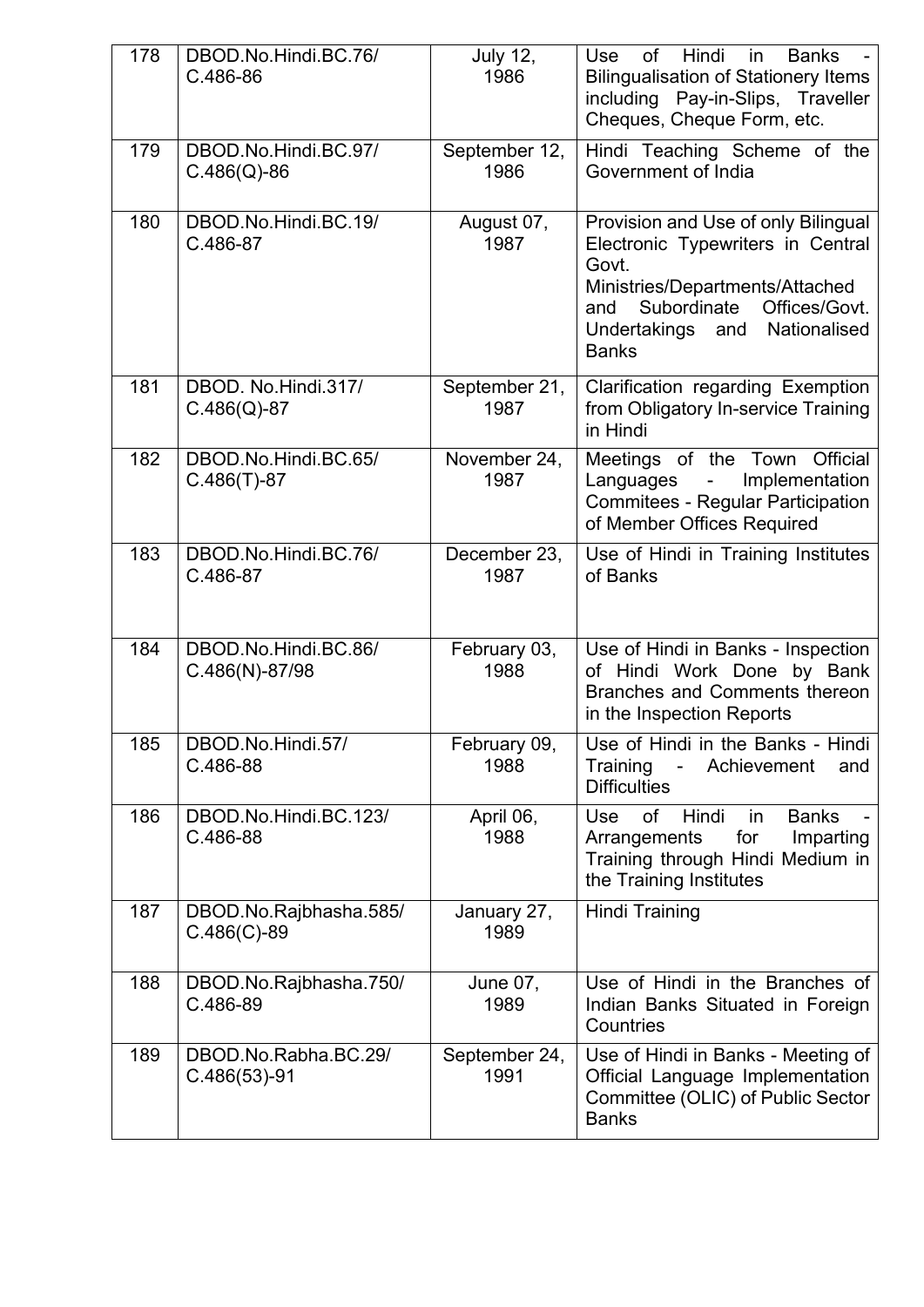| 190 | DBOD. No.Rabha 1/<br>06.02.01/92        | <b>July 01,</b><br>1992 | Regarding the implementation of<br>the decision of the government on<br>the recommendation made by PC<br>on OL                                                  |
|-----|-----------------------------------------|-------------------------|-----------------------------------------------------------------------------------------------------------------------------------------------------------------|
| 191 | DBOD.No.BC.55/<br>06.02.05/92           | November 27,<br>1992    | Quarterly Progress Report (QPR)<br>regarding Progressive Use of Hindi<br>Banks/Financial Institutions-<br>in<br><b>Introduction of Revised Proforma</b>         |
| 192 | DBOD.No.BC.120/<br>06.02.07/93          | May 17,<br>1993         | Use of Hindi in Banks- Compilation<br>of Hindi Words Used in Different<br>Indian Languages                                                                      |
| 193 | DBOD.No.BC.86/<br>06.02.01/94           | <b>July 11,</b><br>1994 | Progressive Use of Hindi in Banks<br>- Issue and Acceptance of the<br>Cheques Drawn/ Signed in Hindi                                                            |
| 194 | DBOD.No.BC.27/<br>06.02.01/96           | March 25,<br>1996       | Use of Hindi in Banks - Follow-up<br>of Decisions Taken/Suggestions<br>Given in the 66th Meeting of OLIC<br>of Public Sector Banks Held on<br>12th January 1996 |
| 195 | DBOD.No.BC.No.63/<br>06.02.01/96        | May 24,<br>1996         | Minutes of 67th Meeting of Official<br>Implementation<br>Languages<br><b>Committee of Public Sector Banks</b><br>- Action Plan for Progressive Use<br>of Hindi  |
| 196 | DBOD.No.BC.62/<br>06.02.01/98           | <b>June 26,</b><br>1998 | 75th Meeting of Official Language<br>Implementation<br>Committee<br>of<br>Public Sector Banks - Follow-up<br>Action                                             |
| 197 | DBOD.No.06/<br>06.02.01/98              | <b>July 04,</b><br>1998 | 75th COLIC Meeting of PSBs -<br>Follow up Action                                                                                                                |
| 198 | DBOD.No.38/<br>06.11.04/99-2000         | <b>July 26,</b><br>1999 | Notification of Branches/ Offices<br>under 10(4) of OL Rule, 1976                                                                                               |
| 199 | DBOD.No.51/<br>06.03.05/99-2000         | August 03,<br>1999      | Preparation<br>of<br>banner<br>and<br>invitation of seminars in bilingual<br>form                                                                               |
| 200 | DBOD.BC.80/<br>06.11.04/98-99           | August 12,<br>1999      | Rajbhasha<br>Implementation<br>of<br>Policy in Banks - Celebration of<br>Golden Jubilee Year of Rajbhasha<br>(Hindi)                                            |
| 201 | <b>DBOD.BC.122/</b><br>06.11.04/99-2000 | November 05,<br>1999    | Technological<br>Problems<br>being<br>faced in Sending Telegrams in<br>Devanagari (Hindi)                                                                       |
| 202 | DBOD.No.747/<br>06.11.04/99-2000        | February 29,<br>2000    | Implementation<br>of<br>proper<br>information system in banks                                                                                                   |
| 203 | DBOD.No.155/<br>06.02.01/2000-2001      | September 08,<br>2000   | 20th Rajbhasha Conference of<br>public sector banks - Proposal<br>Nos. 10 and 11                                                                                |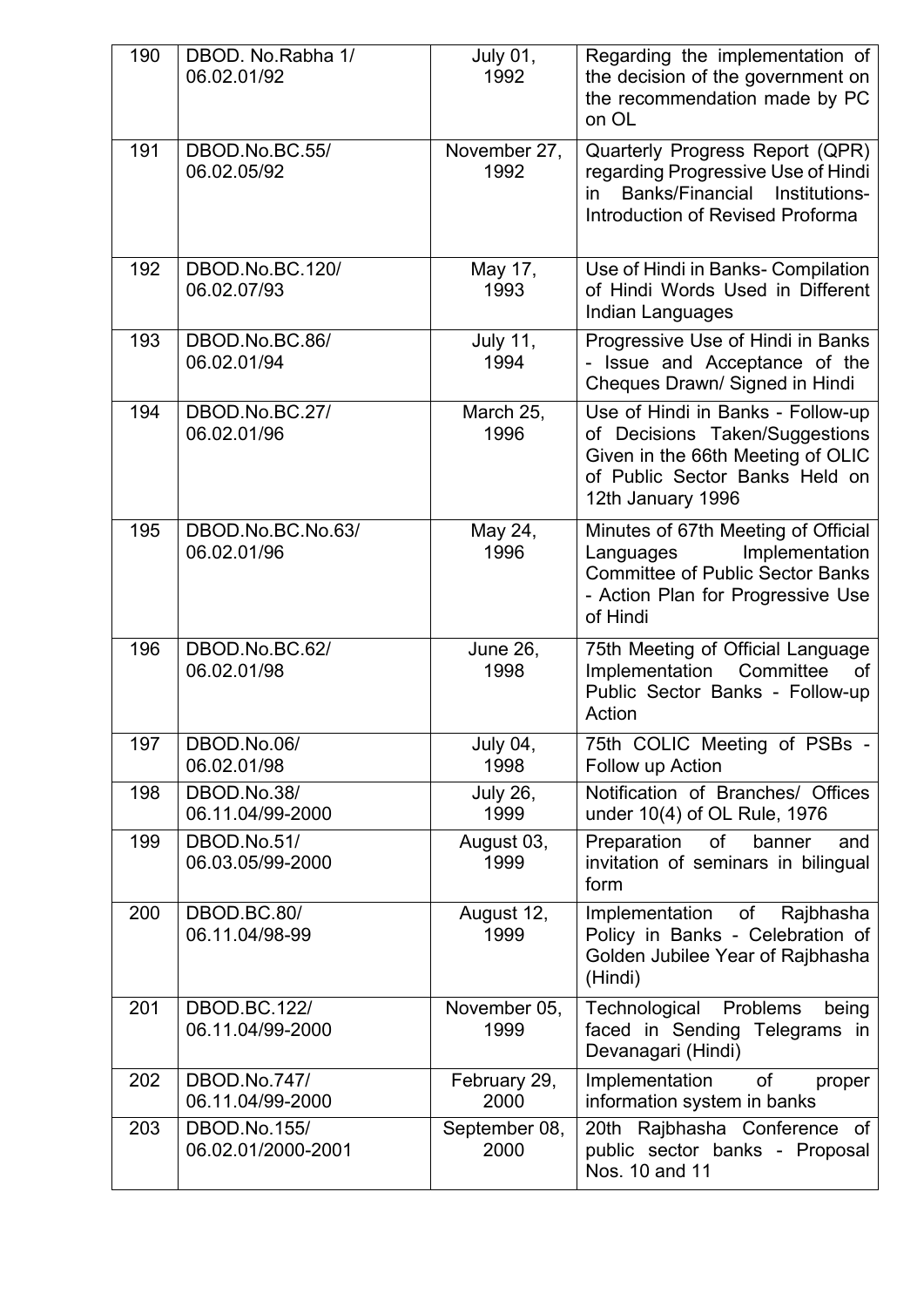| 204 | DBOD.BC.54/<br>06.11.04/2000-01          | November 27,<br>2000 | Use of Hindi in Banks - Preparing<br>providing Computer<br>Plan for<br>Training though Hindi Medium                                          |
|-----|------------------------------------------|----------------------|----------------------------------------------------------------------------------------------------------------------------------------------|
| 205 | DBOD.No.257/<br>06.11.04/2001-02         | December 10,<br>2001 | Regarding implementation<br>of<br>guidelines regarding<br>staffing<br>pattern of Official Language<br><b>Officers in Public Sector Banks</b> |
| 206 | <b>DBOD.No.308/</b><br>06.02.01/2001-02  | January 18,<br>2002  | Work in Hindi in Computer                                                                                                                    |
| 207 | DBOD.No.610/<br>06.02.01/2002-03         | April 12,<br>2003    | Work in Hindi in Computer<br>regarding Report in Hindi - Total<br>number of Offices                                                          |
| 208 | DBOD.No. Raj.14852/<br>06.01.002/2011-12 | April 02,<br>2012    | in<br>Alphabets<br>Writing English<br>Script<br>Devanagari<br>Standardization                                                                |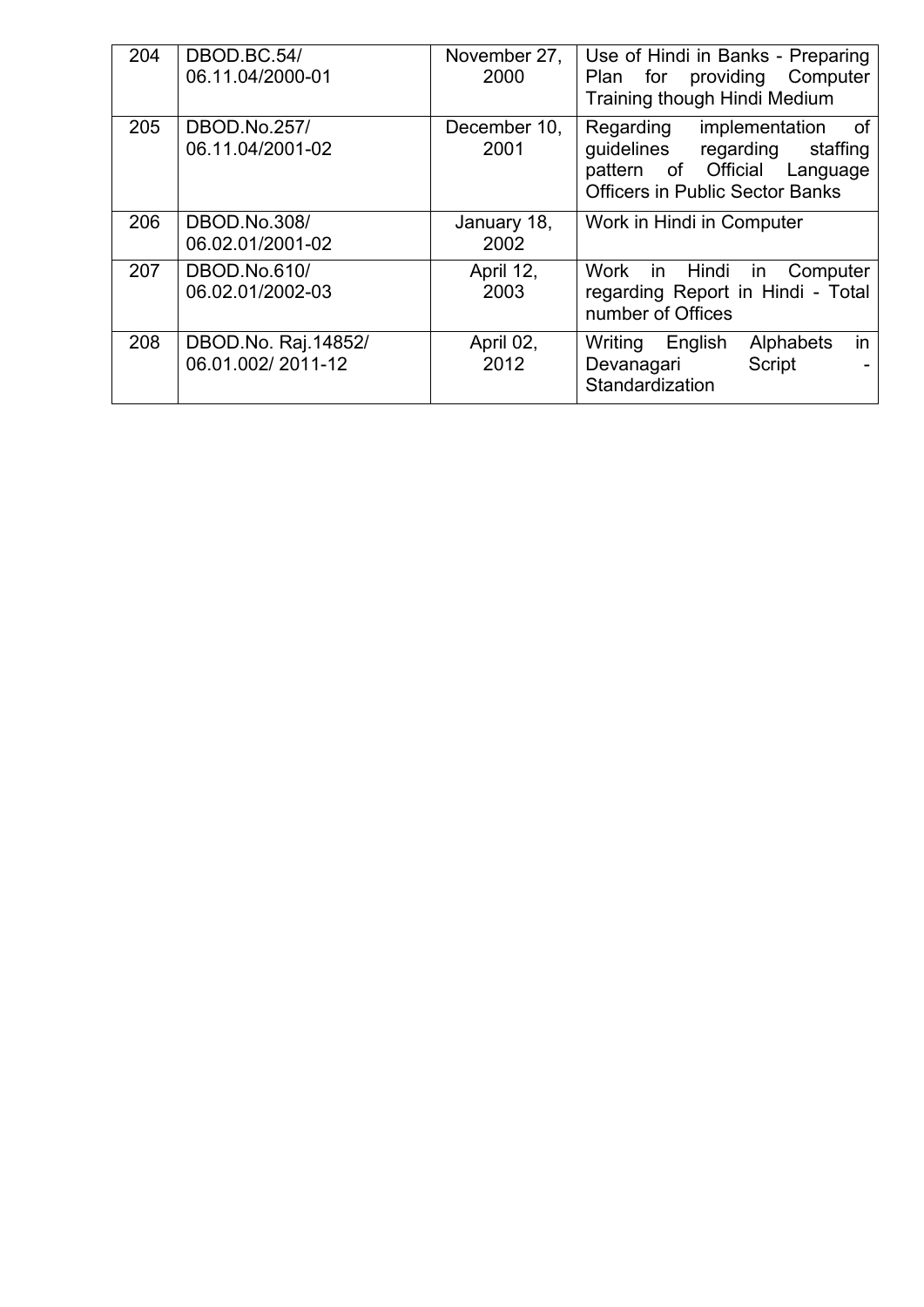

भारतीय रिज़र्व बैंक **RESERVE BANK OF INDIA** [www.rbi.org.in](https://www.rbi.org.in/)



RBI/2022-23/40 DCM (Admin) No. S172/19.01.010/2022-23 May 02, 2022

All Banks having Currency Chests

Madam/ Dear Sir,

#### **Regulations Review Authority (RRA 2.0) – Interim Recommendations – Withdrawal of Circulars**

Please refer to the [Press Release dated May 02, 2022](https://www.rbi.org.in/Scripts/BS_PressReleaseDisplay.aspx?prid=53642) issued on the captioned subject.

2. The circular listed in the [Annex](#page-20-0) is withdrawn with effect from close of business today.

Yours faithfully,

Sd/- (Suman Ray) Chief General Manager-in-Charge

Encl: As above

मुद्रा प्रबंध विभाग, केन्द्रीय कायोलय,4 थी मजिल ,अमर बिल्डिंग, सर पी एम रोड, पो बो स 1379, मुंबई -400 001(भारत) दूरभाष + 91-22-2260 3000 फैक्स [:](mailto:cgmincdcm@rbi.org.in) + 91-22-2262 2442 ई-मेल : camincdcm@rbi.org.in

Department of Currency Management, Central Office, 4th Floor, Amar Building, Sir P.M.Road, P.B.No.1379, Mumbai-400 001 (India) Tel: + 91-22-2260 3000 Fax: + 91 -22-2262 2442 E-mail: <u>cgmincdcm@rbi.org.in</u>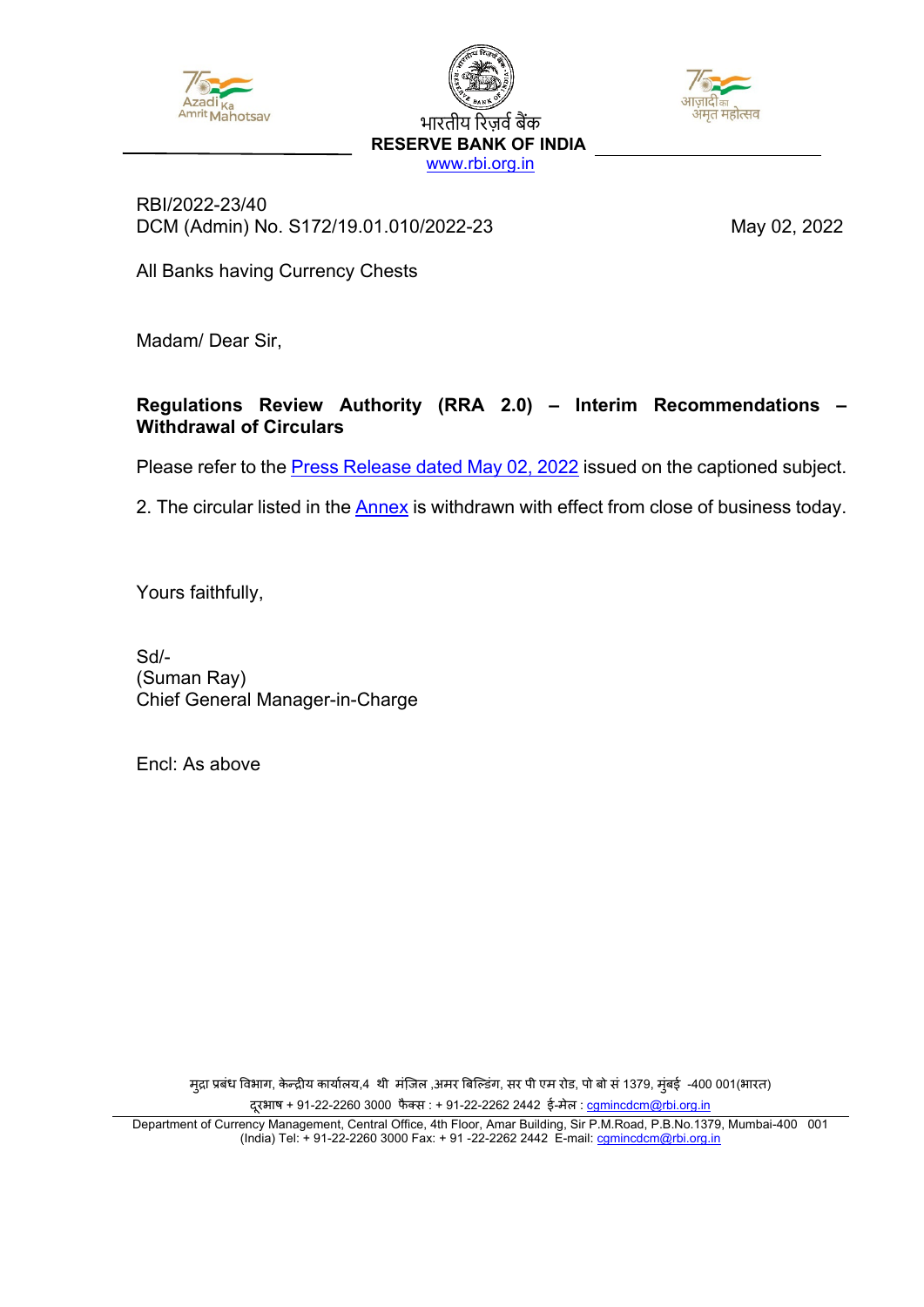#### **Annex**

<span id="page-20-0"></span>

| Sr<br>No. | <b>Circular No.</b>   |      | Date | <b>Subject</b>    |                                  |
|-----------|-----------------------|------|------|-------------------|----------------------------------|
|           |                       | (CC) | No.  | February 09, 2018 | Levy of Penal Interest - Delayed |
|           | 2885/03.35.01/2017-18 |      |      |                   | Reporting                        |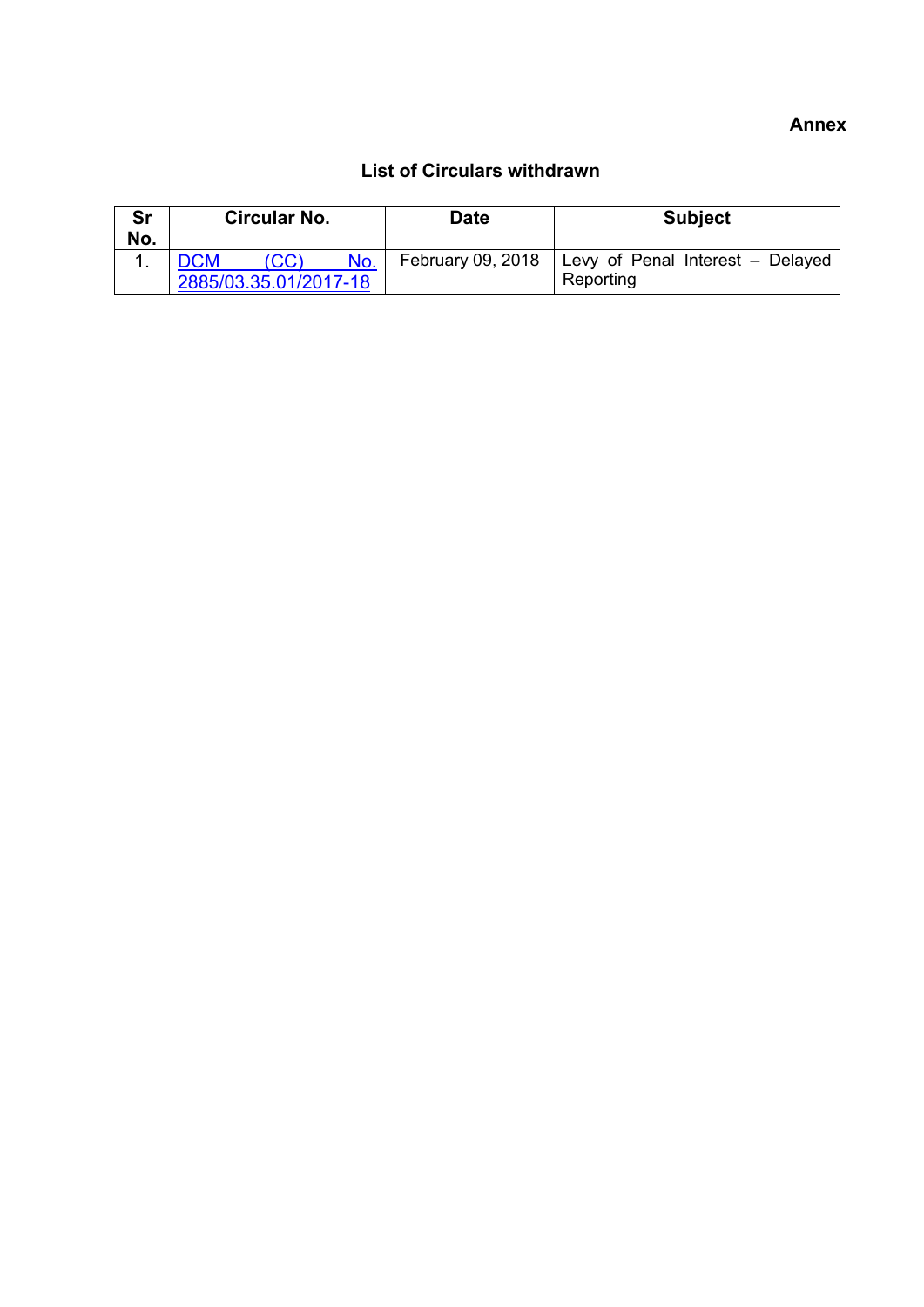

# भारतीय रिजर्व बैंक





RBI/2022-23/38 DoS.CO.PPG./SEC.02/11.01.005/2022-23 May 2, 2022

The Registrar of Cooperative Societies (All States/ Union Territories) All Primary (Urban) Cooperative Banks

Madam / Dear Sir,

**Regulations Review Authority (RRA 2.0) – Interim Recommendations – Withdrawal of Circulars**

Please refer to the **Press Release dated May 2, 2022** issued on the captioned subject.

2. The circulars listed in the **Annexure** are withdrawn with effect from close of business today.

Yours faithfully,

(Arnab Kumar Chowdhury) Chief General Manager-in-Charge

Encl: As above